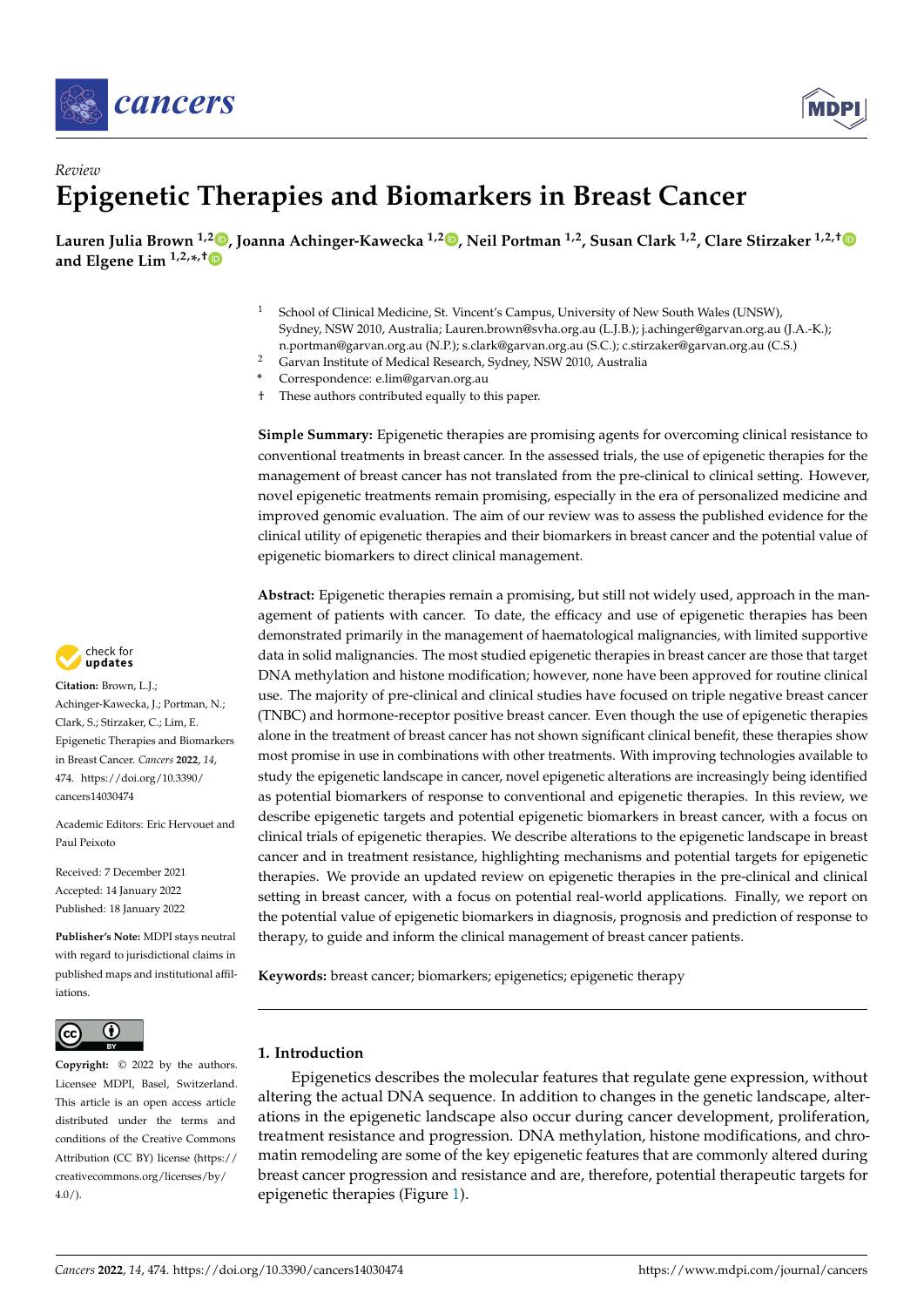<span id="page-1-0"></span>

**Figure 1.** Sites of action of epigenetic therapies in breast cancer.

Whilst many potential epigenetic biomarkers show promise in predicting response to standard treatment of breast cancer, therapies that can modify the epigenetic landscape, called epigenetic therapies, have not yet made the successful translation into clinical utility. Unlike therapies that target specific genetic aberrations, epigenetic modifications are cell-type specific, making it difficult to target with great specificity and efficacy. Epigenetic therapies to date have been utilised mainly for the management of haematologic malignancies [\[1–](#page-13-0)[5\]](#page-13-1). In contrast, there has been little success in solid tumours, including breast cancer, despite the wealth of preclinical evidence in support of epigenetic aberrations and the use of epigenetic therapies alone and/or in combination with other therapies [\[6\]](#page-13-2). Of most promise in clinical breast cancer management is the use of epigenetic therapies as primers to sensitise cancer cells to therapies to overcome de novo or acquired resistance mechanisms [\[7\]](#page-13-3). Thus, the role of epigenetic drugs is likely to evolve to include combinations with endocrine therapy, cytotoxic chemotherapies, targeted therapies, radiotherapy and immunotherapy. Clinical studies of epigenetics therapies that have demonstrated most promise in breast cancer include DNA methyltransferase (DNMT) inhibitors and histone deacetylase (HDAC) inhibitors. We summarise the clinical studies currently underway investigating epigenetic therapies alone or in combination with other systemic therapies for the management of the different breast cancer subtypes in Table [1.](#page-2-0) However, none of these epigenetic therapies are currently FDA or TGA approved for the management of breast cancer.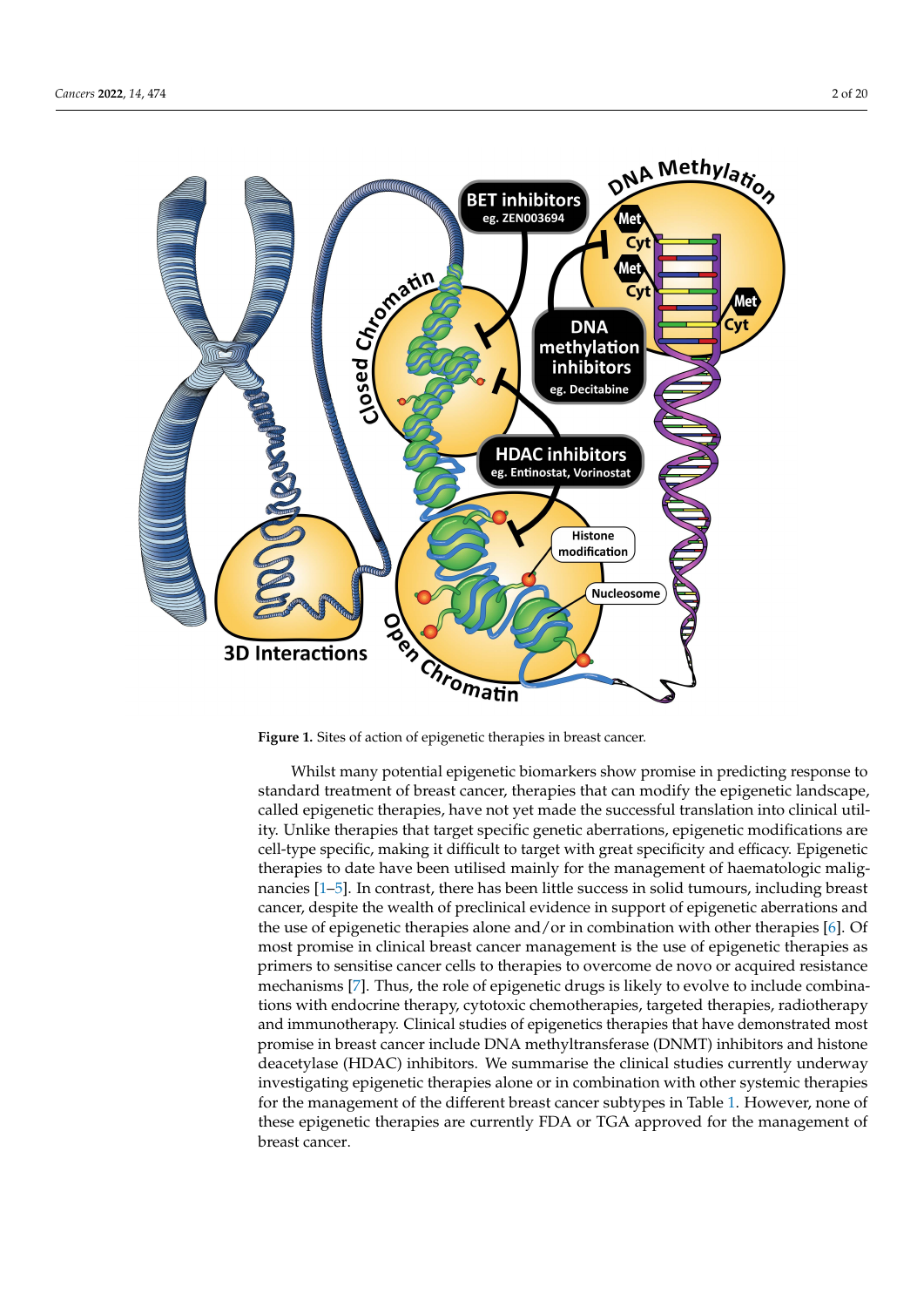| Therapy                                                        | Phase      | Patient<br>Population            | <b>Breast</b><br>Cancer<br>Patients (n) | <b>ORR</b><br>(%)           | <b>OS</b><br>(months)                       | <b>PFS</b><br>(months)                  | $AE's \geq Grade 3-4$                                                                                                                                  | <b>Biomarkers</b>                                                                           | Ref      |  |  |  |  |
|----------------------------------------------------------------|------------|----------------------------------|-----------------------------------------|-----------------------------|---------------------------------------------|-----------------------------------------|--------------------------------------------------------------------------------------------------------------------------------------------------------|---------------------------------------------------------------------------------------------|----------|--|--|--|--|
| Epigenetic Therapies Alone                                     |            |                                  |                                         |                             |                                             |                                         |                                                                                                                                                        |                                                                                             |          |  |  |  |  |
| Vorinostat                                                     | П          | Advancedbreast<br>cancer         | 14                                      | $\boldsymbol{0}$            | NR                                          | NR                                      | Diarrhoea (7%)<br>Nausea (7%)<br>Dehydration (7%)                                                                                                      | NA                                                                                          | $^{[8]}$ |  |  |  |  |
| Mivebresib                                                     | I          | Solid organ<br>tumours           | 8/72                                    | $\boldsymbol{0}$            | NR                                          | 1.8                                     | Thrombocytopenia (35%)<br>Anaemia (6%)                                                                                                                 | NA                                                                                          | $[9]$    |  |  |  |  |
|                                                                |            |                                  |                                         |                             | Epigenetic Therapies + Cytotoxic Agents     |                                         |                                                                                                                                                        |                                                                                             |          |  |  |  |  |
|                                                                |            |                                  |                                         |                             | <b>Breast</b>                               |                                         |                                                                                                                                                        |                                                                                             |          |  |  |  |  |
| Vorinostat<br>$^{+}$<br>paclitaxel<br>+ beva-<br>cizumab       | I/II       | Advancedbreast<br>cancer         | 44                                      | 55                          | 29.4                                        | 11.9                                    | Neutropenia (27%)<br>Anaemia (6%)<br>Thrombocytopenia (2%)<br>Diarrhoea (6%)<br>Fatigue (19%)                                                          | HSP90 lysine<br>69-acetylation<br>Acetyltubulin<br>Acetylhistone H3<br>Acetylhistone H4     | $[10]$   |  |  |  |  |
| All Comer Trials                                               |            |                                  |                                         |                             |                                             |                                         |                                                                                                                                                        |                                                                                             |          |  |  |  |  |
| Hydralazine<br>magnesium<br>$valproate +$<br>chemother-<br>apy | $\rm II$   | Solid organ<br>tumours           | 3/17                                    | 24                          | NR                                          | NR                                      | Thrombocytopenia<br>(47%)<br>Anaemia (41%)<br>Neutropenia (23%)<br>Hypoalbuminaemia (23%)<br>Infection $(23%)$                                         | Histone<br>Deacetylation<br><b>DNA</b><br>demethylation                                     | $[11]$   |  |  |  |  |
| Decitabine<br>+ Carbo-<br>platin                               | Ι.         | Solid organ<br>tumours           | 5/35                                    | 3%                          | NR                                          | NR                                      | Neutropenia (46%)<br>Leucopenia (43%)<br>Anaemia (6%)<br>Thrombocytopenia (3%)<br>Fatigue (9%)<br>Mucositis (3%)                                       | DNA methylation<br>(dose dependent<br>decrease)<br>MAGE1 CpG<br>Demethylatio                | $[12]$   |  |  |  |  |
| Vorinostat<br>+ Doxoru-<br>bicin                               | I          | Solid organ<br>tumours           | 5/32                                    | 8%                          | NR                                          | NR.                                     | Neutropenia (25%)<br>Thrombocytopenia (12%)<br>Mucositis $(3%)$                                                                                        | Histone H <sub>3</sub><br>H <sub>4</sub> acetylation<br>HDAC2<br>expression                 | $[13]$   |  |  |  |  |
|                                                                |            |                                  |                                         |                             | Epigenetic Therapies + Endocrine Therapy    |                                         |                                                                                                                                                        |                                                                                             |          |  |  |  |  |
|                                                                |            |                                  |                                         |                             | <b>Breast</b>                               |                                         |                                                                                                                                                        |                                                                                             |          |  |  |  |  |
| Exemestane<br>$+/-$<br>tucidinostat                            | Ш<br>(2:1) | Advanced<br>ER+ breast<br>cancer | 365                                     | 18% vs. 9%<br>$(p = 0.025)$ | NR                                          | 7.4 vs. 3.8<br>$(p = 0.033)$            | Neutropenia (51% vs. 3%)<br>Thrombocytopenia (27% vs.<br>$3\%)$<br>Leucopenia (19% vs. 3%)                                                             | NR.                                                                                         | $[14]$   |  |  |  |  |
| Exemestane<br>$+/-$<br>entinostat                              | П          | Advanced<br>ER+ breast<br>cancer | 135                                     | NA                          | 28.1 vs. 19.8 m<br>(HR 0.59;<br>$p = 0.036$ | 4.3 vs. 2.3                             | Fatigue $(13%)$<br>Neutropenia (15%)<br>Thrombocytopenia<br>Higher rates of treatment<br>discontinuation in the<br>entinostat group (11% vs.<br>$2\%)$ | Protein lysine<br>hyperacetylation<br>associated with<br>prolonged PFS in<br>entinostat arm | $[15]$   |  |  |  |  |
| Exemestane<br>$+/-$<br>entinostat                              | Ш<br>(1:1) | Advanced<br>ER+ breast<br>cancer | 608                                     | 5.8% vs.<br>5.6%            | 23.4 vs. 21.7<br>(HR 0.99;<br>$p = 0.94$    | 3.3 vs. 3.1<br>(HR 0.87;<br>$p = 0.030$ | Neutropenia (20%)<br>Hypophosphatemia (14%)<br>Anaemia (8%)<br>Leukopenia (6%)<br>Fatigue (4%)<br>Diarrhoea (4%)<br>Thrombocytopenia (3%)              | Higher increase in<br>lysine acetylation<br>in PMBCs in the<br>entinostat arm               | $[16]$   |  |  |  |  |
| Vorinostat<br>$\qquad \qquad +$<br>tamoxifen                   | $\rm II$   | Advanced<br>ER+ breast<br>cancer | 43                                      | ORR 19%                     | 29                                          | 10.3                                    | Thrombocytopenia 9%<br>Neutropenia 16%<br>Fatigue 16%<br><b>VTE 7%</b>                                                                                 | HDAC2<br>expression<br>Histone<br>hyperaceytlation                                          | $[17]$   |  |  |  |  |
|                                                                |            |                                  |                                         |                             | Epigenetic Therapies + Targeted therapy     |                                         |                                                                                                                                                        |                                                                                             |          |  |  |  |  |
|                                                                |            |                                  |                                         |                             | All Comers                                  |                                         |                                                                                                                                                        |                                                                                             |          |  |  |  |  |
| 5-<br>azacytidine<br>+ erlotinib                               | Ι          | Solid organ<br>tumours           | 1/30                                    | $7\%$                       | $7.5\,$                                     | $\overline{2}$                          | Neutropenia (27%)<br>Neuropathy (3%)<br>Anaemia (3%)<br>Infection $(7%)$                                                                               | NA                                                                                          | $[18]$   |  |  |  |  |
| Vorinostat<br>$\! + \!\!\!\!$<br>sirolimus                     | Ι          | Solid organ<br>tumours           | 1/70                                    | 3%                          | 10.3                                        | 2                                       | Thrombocytopenia (31%)<br>Neutropenia (8%)<br>Anaemia (7%)<br>Fatigue (3%)                                                                             | NA                                                                                          | $[19]$   |  |  |  |  |

<span id="page-2-0"></span>**Table 1.** Completed Trials of Epigenetic therapies in Breast Cancer (Adapted with permission) [\[6\]](#page-13-2).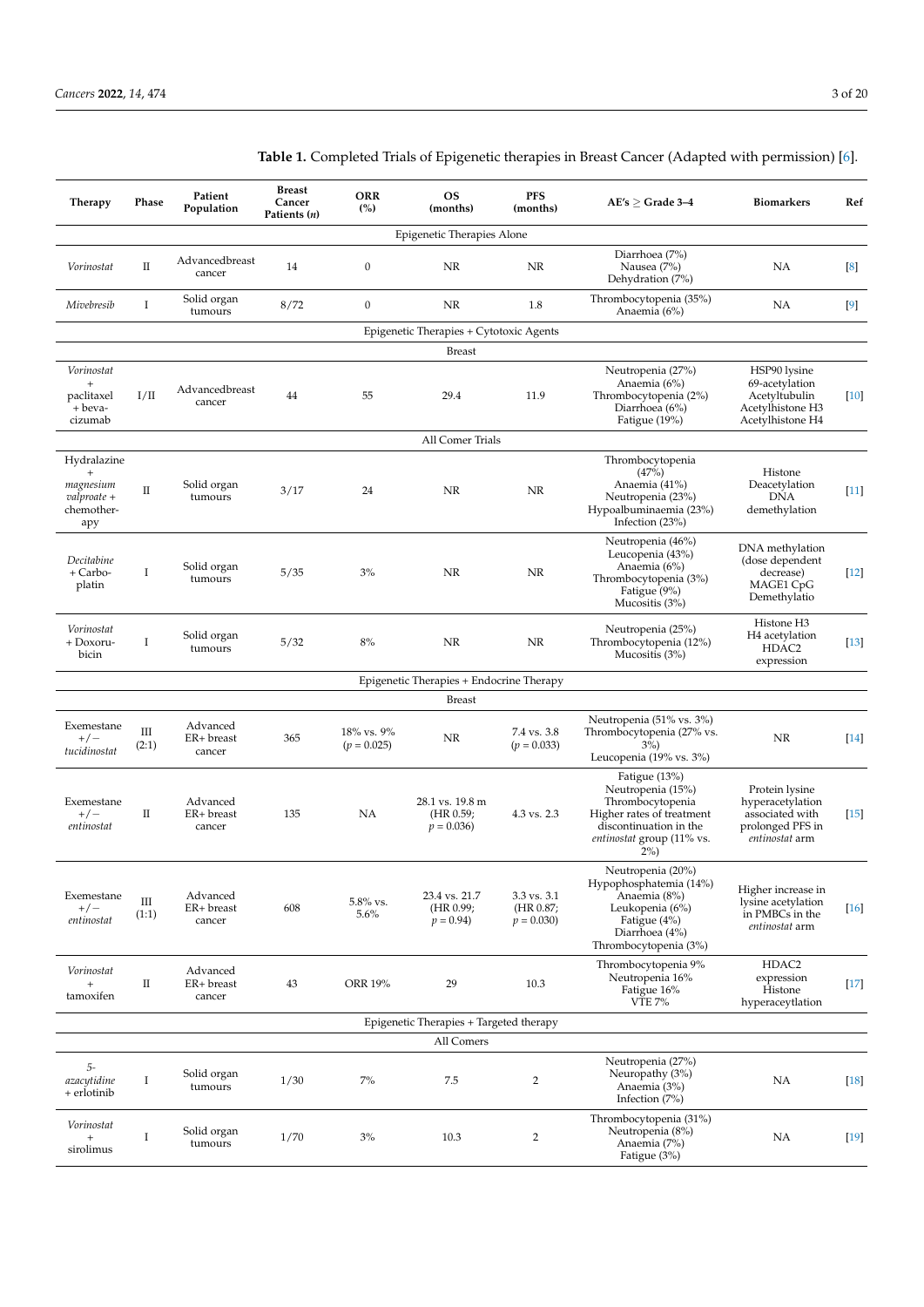**Therapy Phase Patient Population Breast Cancer Patients (***n***) ORR (%) OS (months) PFS**<br>(months) **(months) AE's** <sup>≥</sup> **Grade 3–4 Biomarkers Ref** Breast *SAHA* +  $5AHA +$  I/II HER2 positive and negative metastatic breast cancer 15 7% 9.3 1.5 Thrombocytopenia 6% NA [\[20\]](#page-14-7)

**Table 1.** *Cont.*

OS: Overall Survival. PFS: Progression Free Survival. ORR: Overall Response Rate. NR: Not reached. NA: Not Applicable. ER: Estrogen receptor. HR: Hazard Ratio. PMBCs: Peripheral Blood Mononuclear cells. VTE: Venous thromboembolism. HER2: Human Epidermal Growth Factor Receptor 2.

#### **2. DNA Methylation and DNA Methyltransferase Inhibitors**

Epigenetic regulation by DNA methylation involves the addition of a methyl group to a cytosine base in the context of a CpG dinucleotide, and is catalyzed by the family of DNMT enzymes, DNMT1 (maintenance methyltransferase) and DNMT3A and DNMT3B (DNA methyltransferases) (Figure [1\)](#page-1-0). DNA methylation can play a role in transcription, remodeling of chromatin, gene imprinting, X-chromosome inactivation and suppression of repeat elements and is the most extensively characterized epigenetic modification in tumorigenesis, including in breast cancer. Overall, tumours have been shown to become demethylated globally, however normally unmethylated CpG island promoters can become methylated, which is associated with gene repression [\[21\]](#page-14-8). Two DNMT inhibitors, decitabine and 5-azacytadine, are currently approved for the management of haematological malignancies [\[3–](#page-13-9)[5\]](#page-13-1) but are not currently used in solid malignancies.

Early studies on the role of aberrant DNA methylation in breast cancer focused on increased DNA methylation (DNA hyper-methylation) of CpG islands of key cancer genes, including *ESR1* [\[22\]](#page-14-9) and *BRCA1* [\[23\]](#page-14-10). Subsequent studies using DNA methylation microarrays in large breast tumour cohorts found that DNA hypermethylation at CpG islands occurs at thousands of genes in breast cancer [\[24\]](#page-14-11), suggesting that promoter hypermethylation represents a more global trend of aberrant DNA methylation in cancer, rather than having a driver role [\[25\]](#page-14-12). Studies of global DNA methylation at single nucleotide resolution found widespread DNA hypomethylation in the cancer cells, primarily at partially methylated domains (PMDs) in normal breast cells [\[26\]](#page-14-13). Loss of DNA methylation at these domains was associated with the formation of repressive chromatin, frequently occupied by histone modifications H3K9me3 and H3K27me3, and resulting gene silencing [\[26\]](#page-14-13). Additionally, further studies of DNA hypomethylation at PMDs in primary breast tumours found highly variable methylation levels at these mega-base scale domains, which were further linked to other epigenetic aberrations, such as CpG island hypermethylation [\[27\]](#page-14-14).

Recently, global DNA methylation profiling of breast tumours and normal breast tissues from the METABRIC cohort revealed both replication-dependent methylation loss in most of the genome and epigenetic instability processes modulating methylation in promoters and enhancers [\[28\]](#page-14-15). This highlights the important role of DNA methylation of global and regulatory elements in shaping the transcriptional aberrations in breast cancer. Several studies have reported DNA methylation at distal enhancer regions to be implicated in gene regulation, mainly by interfering with transcription factor binding to enhancer regions [\[29](#page-14-16)[–32\]](#page-14-17). In early stage breast cancer, DNA methylation changes have been identified at the very first step of carcinogenesis and transcriptional networks associated with the estrogen receptor (ER)*, FOXA1* and *GATA3* [\[33\]](#page-14-18), and their targets were shown to be regulated by DNA methylation at enhancers [\[34,](#page-14-19)[35\]](#page-14-20). This is further supported by recent mechanistic work, which, through a depletion of *GATA3*, demonstrated the role of *TET2* in the maintenance of 5-hydroxymethylation at ER binding sites and in ER activity [\[36\]](#page-15-0).

In the context of endocrine-resistant ER-positive breast cancer, altered DNA methylation profiles were observed in tamoxifen-resistant cells [\[37\]](#page-15-1), and DNA hypermethylation was predominantly located at ER-bound enhancer regions and linked to loss of ER chro-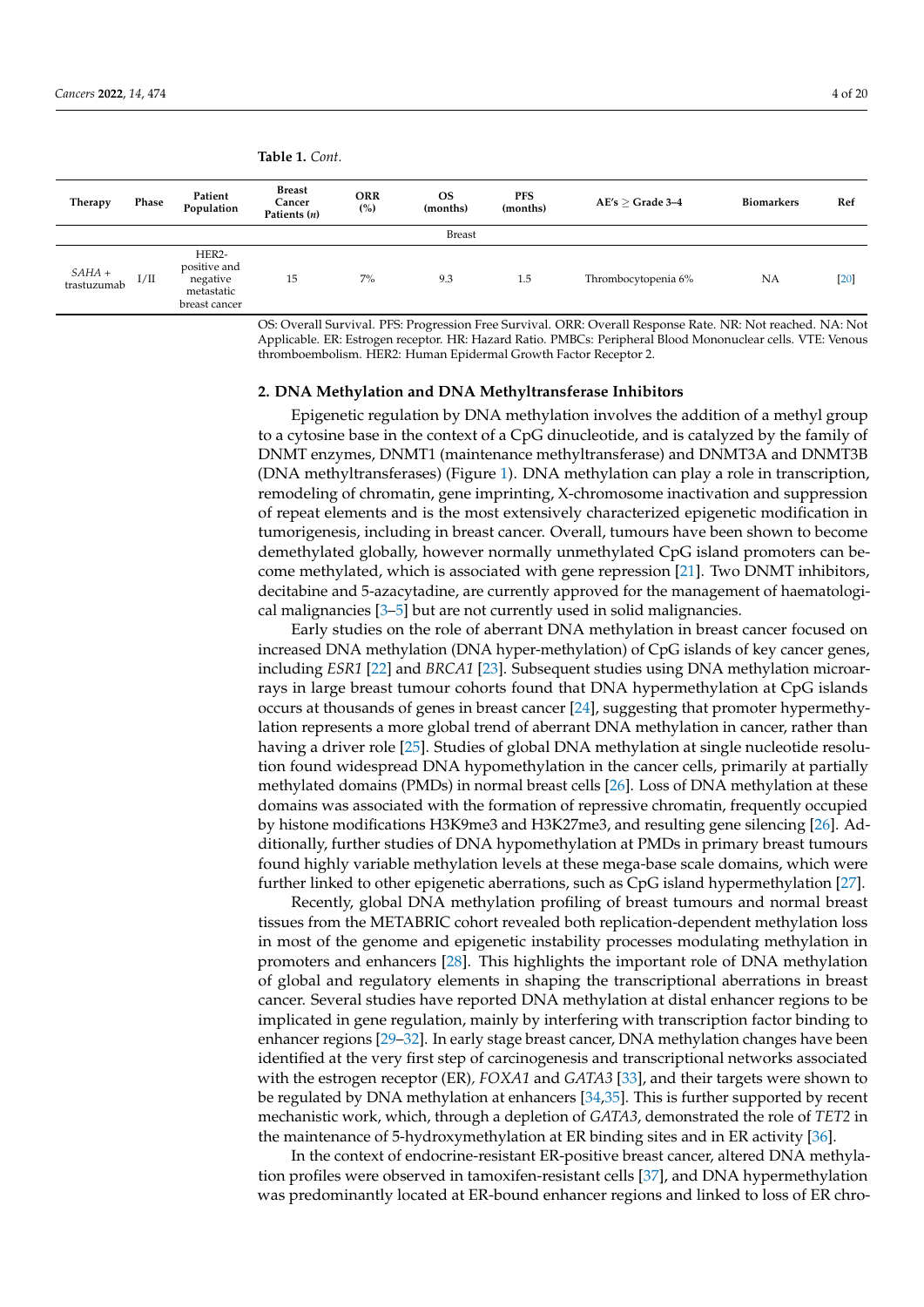matin binding [\[38\]](#page-15-2). Furthermore, DNA hypermethylation and concomitant loss of ER binding at enhancers was found to be a key event associated with alterations in 3D chromatin interactions; highly dynamic ER-bound enhancer-promoter interactions have been shown to mediate expression of cancer invasion and aggressiveness genes in endocrineresistance [\[39](#page-15-3)[,40\]](#page-15-4).

Further studies of the androgen receptor (AR) in breast cancer have demonstrated its role in chromatin binding. In endocrine-resistant breast cancer with *ESR1* aberrations, there is activation of AR leading to displacement of ER and other transcriptional co-activators from chromatin at ER-regulated cell cycle genes [\[41\]](#page-15-5). Whilst the role of chromatin in oncogenesis is complex, there is clearly an interplay between hormone receptors in breast cancer and the chromatin landscape. This highlights that therapeutic strategies designed to target chromatin are likely to be of promise in the management of these patients and further focus on drug development in this space is warranted [\[42\]](#page-15-6).

In TNBC, distinct DNA methylation profiles have been observed compared to other breast cancer subtypes; altered DNA methylation was shown to be associated with the oncogenic role of DNMT1 [\[43\]](#page-15-7). Additionally, TNBC-specific DNA methylation signatures associated with patient's outcome and prognosis have been identified [\[44\]](#page-15-8). It has also been shown that DNA methylation of repetitive DNA sequences is required to control the activation of transposable elements that can induce viral mimicry response in tumour cells [\[45](#page-15-9)[,46\]](#page-15-10). Recent studies in TNBC found that tumour cells evade viral mimicry response by adapting their epigenetic state, where DNA hypomethylation over transposable elements is compensated by large chromatin domains of H3K27me3 that maintain transposable element repression [\[47](#page-15-11)[,48\]](#page-15-12).

Epigenetic alterations in tumour microenvironment and cancer-associated fibroblasts (CAFs) have also been reported in breast cancer. DNA methylation profiling of breast cancer tissues revealed epigenetic alterations to the tumour microenvironment, in particular DNA methylation signatures associated with immune cells that had high prognostic value in specific breast tumour subtypes [\[49\]](#page-15-13). Epigenetic dysregulation, including altered DNA methylation in breast CAFs have been implicated in enhanced breast cancer cell survival and therapeutic resistance [\[50\]](#page-15-14).

The DNMT inhibitors, azacytidine and decitabine, are DNA methylation modulators being studied broadly in cancer research. Azacytidine has been shown to inhibit the proliferation of preclinical ER-positive breast cancer models, alone and in combination with doxorubicin chemotherapy [\[51](#page-15-15)[,52\]](#page-15-16). Low dose decitabine treatment has been shown to inhibit tumour growth in ER-positive PDX models through de-methylation and re-expression of tumour suppressor genes [\[53,](#page-15-17)[54\]](#page-15-18). Decitabine-induced DNA hypomethylation was associated with activation of ER-responsive enhancers that in turn establish new chromatin interactions with the promoters of tumour suppressor genes, leading to their activation and suppression of tumour growth [\[54\]](#page-15-18). Similarly, decitabine and azacytidine have also demonstrated anti-tumour activity in preclinical TNBC models [\[55](#page-15-19)[,56\]](#page-15-20). The presence of DCK (the decitabine processing enzyme) was found to be abundant in these cells suggestive that DCK abundance may be a potential predictive biomarker which requires further evaluation. In another study, protein levels of DNMTs were also demonstrated to correlate to response [\[57\]](#page-15-21). There have been no published trials in the use of DNMT-inhibitors alone for the management of breast cancer to date. There are, however, clinical trials underway investigating the use of decitabine in combination with platinum chemotherapy and immunotherapy [\(Clinicaltrials.gov](Clinicaltrials.gov) identifiers NCT03295552 and NCT02957968 respectively accessed on 1 November 2021) in TNBC and ER-positive breast cancer.

#### **3. Histone Modifications and Histone Deacetylase Inhibitors**

Histone modifications are an important regulatory epigenetic mechanism, with substantial evidence supporting their role in cancer development [\[58\]](#page-15-22). In eukaryotic cells, DNA is wrapped around nucleosomes, composed of an octamer of four core histone proteins (H3, H4, H2A and H2B). The N-terminal tails of the histone proteins can be covalently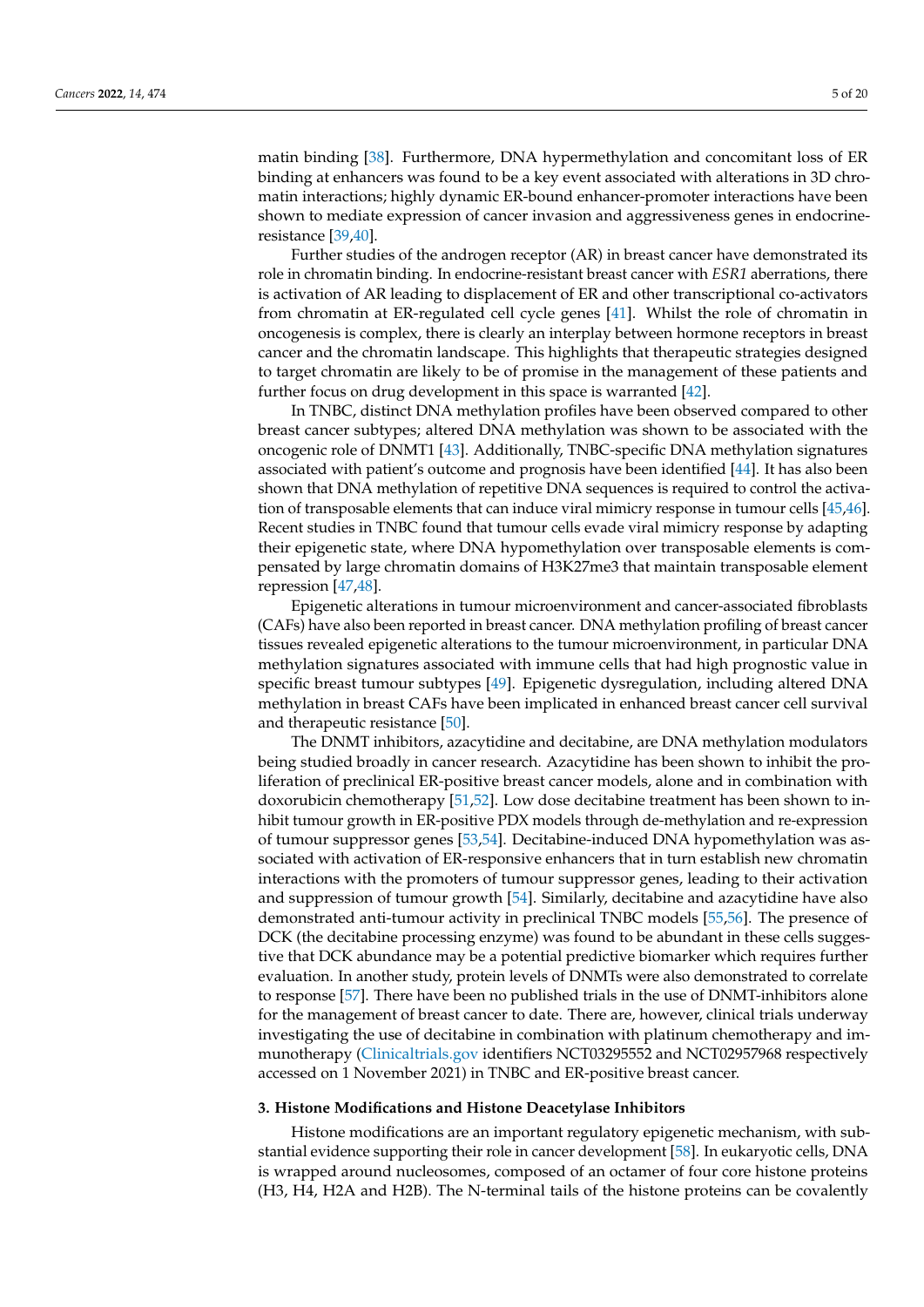modified by post-translational modifications (PTM) which include histone methylation, acetylation, phosphorylation, ubiquitylation, and sumoylation. These modifications affect gene expression. For example, acetylation of histone lysines is generally associated with transcriptional activation. The functional consequences of methylation of histones depends on the residue and specific site that the methylation modifies; methylation of histone 3 (H3) at lysine 4 K4 is linked to transcriptional activation, while methylation of H3 at lysine K9 is associated with transcriptional repression. Histone modifications are catalysed by specific enzymes that act at the histone N-terminal tails. Histone acetylation is highly dynamic and is regulated by the opposing action of two families of enzymes, the histone acetyltransferases (HAT) and HDACs; methylation of the histone tails is regulated by histone methyltransferases (HMT) and histone demethylases (KDM) [\[59\]](#page-15-23). Different histone modifications impact gene expression by altering chromatin structure between an 'open' transcriptionally active or 'closed' and transcriptionally repressed state. Moreover, these histone modifications also function by recruiting specific effector proteins, such as transcriptional regulators or chromatin remodelers, which can further contribute to chromatin remodeling and altered gene expression patterns [\[60\]](#page-15-24). A balance between specific histone modifications maintains the epigenetic state of a normal cell and the exquisite regulation of gene expression patterns; dysregulation of these histone modifications is associated with tumour onset and progression and offers potential targets for epigenetic therapies.

There is widespread interest in the use of HDAC inhibitors, which target HDAC enzymes leading to an increase in the level of lysine acetylation, as an epigenetic therapy approach. In ER-positive breast cancer, HDAC enzymes play an important role in the transcriptional regulation at the ER and PR-mediated signalling pathway. HDAC inhibitors, such as entinostat, vorinostat (suberanilohydroxamic acid/SAHA) and dacinostat have been shown to induce growth arrest, cell cycle arrest and apoptotic cell death in preclinical ER-positive and TNBC models [\[61,](#page-16-0)[62\]](#page-16-1). Valproic acid, a drug widely used for the management of epilepsy, is another HDAC inhibitor with anti-tumour activity demonstrated in breast cancer models in vitro [\[63\]](#page-16-2).

HDAC inhibitors have also been shown to have combinatorial anti-tumour activity with other systemic therapies. Vorinostat, in combination with tamoxifen, demonstrated activity in tamoxifen-resistant ER-positive cell lines, potentially acting by resensitising the cells to endocrine therapy [\[64\]](#page-16-3). Similarly, entinostat in combination with aromatase inhibitors demonstrated greater in vivo anti-tumour activity in letrozole-resistant MCF-7 xenografts compared with either agent alone [\[65\]](#page-16-4). In this study, upregulation of  $ER\alpha$ and downregulation of HER2, pHER2 and pAKT was noted in tumours that responded to entinostat, suggesting potential off-target effects of the HDAC inhibitor through the modulation of HER2 signaling rather than reversal of acquired resistance through epigenetic silencing. Additionally, entinostat has been shown to increase the expression of  $ER\alpha$  in ER-negative models and stimulate sensitivity of these tumours to aromatase inhibitors [\[66\]](#page-16-5). Finally, dacinostat in combination with trastuzumab and chemotherapy has shown antitumour activity and a corresponding decline in HER2 and pAKT levels in HER2-amplified breast cancer cell lines [\[67\]](#page-16-6).

The promising pre-clinical evidence for the activity of single agent HDAC inhibitors in breast cancer, however, has failed to translate into clinical studies, which have been negative to date. In a two-stage phase II trial in patients with metastatic breast cancer, the first 12 evaluable patients had no confirmed responses to vorinostat and the trial was ceased [\[8\]](#page-13-4). The most common toxicities included fatigue, nausea and deranged liver function tests. In contrast, HDAC inhibitors in combination with endocrine therapy has shown more clinical promise in the context of ER-positive breast cancer. A phase II trial reported a median progression free survival (PFS) of 4.28 months with entinostat plus aromatase inhibitors compared with 2.27 months with aromatase inhibitors alone (HR 0.73, 95% CI 0.50–1.07, *p =* 0.11) [\[15\]](#page-14-2), which lead to an accelerated conditional FDA approval. Interestingly, a larger benefit was seen in the overall survival (OS) in the combination group compared to the aromatase inhibitor alone arm (28.1 months vs. 20 months; HR 0.59, 95% CI 0.36–0.97,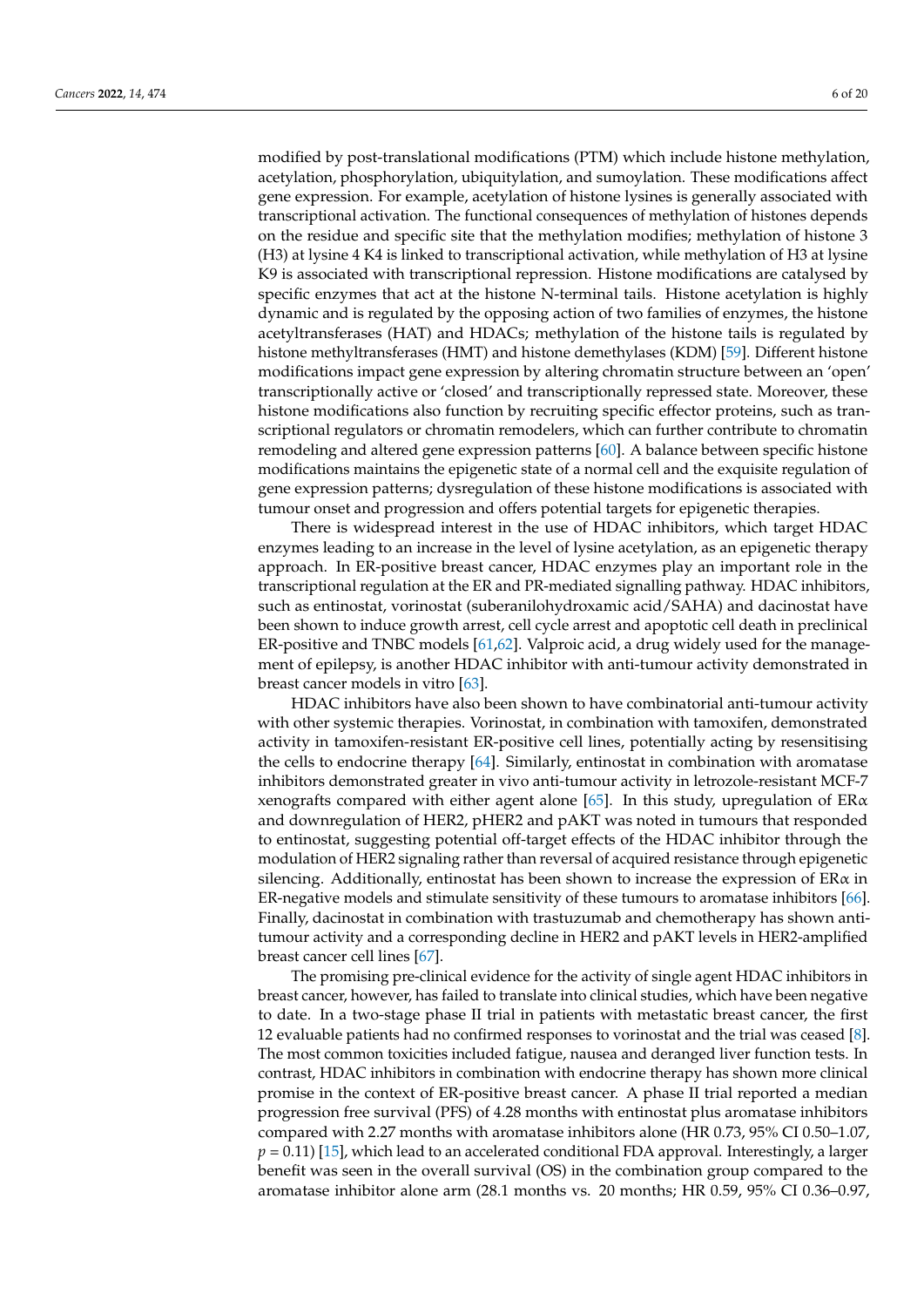*p =* 0.036). There were higher rates of fatigue, neutropenia and discontinuation reported in the combination group. These promising results were not replicated, however, in the subsequent phase III study [\[16\]](#page-14-3). The median OS was 23.4 months with combination therapy compared with 21.7 months with exemestane (HR 0.99, 95% CI 0.82–1.21; *p =* 0.94) The PFS and response rates were also similar amongst the two groups. Rates of adverse events were also higher with the combination arm including grade 3 and 4 myelosuppression. This trial was reported about 10 years following the initial phase II study and is likely to be reflective of the evolving treatment paradigms for metastatic ER-positive breast cancer during this time.

In contrast, another phase III randomised-placebo control trial with tucidinostat, a pan-HDAC inhibitor, had more promising results [\[14\]](#page-14-1). In this trial, patients with ERpositive breast cancer who have progressed on endocrine therapy were randomised in a 2:1 ratio to tucidinostat or placebo in combination with exemestane. The median PFS was 9.2 months with the combination versus 3.8 months with exemestane (HR 0.71, 95% CI 0.53–0.96,  $p = 0.024$ ). The most common grade 3 or 4 adverse events were neutropenia and thrombocytopenia occurring in 51% and 27% of patients receiving the combination compared with 2% and 2% with exemestane alone respectively. Another phase II study of vorinostat in combination with tamoxifen reported a 19% objective response rate and median OS of 29 months [\[17\]](#page-14-4). Of those that had an objective response, all had prior exposure to aromatase inhibitors and about half had prior tamoxifen. Similar to other HDAC inhibitors, grade 3 and 4 fatigue, neutropenia and thrombocytopenia were the major toxicities noted. Exploratory biomarker analysis demonstrated an increased expression of HDAC2 and change in acetyl-4 in responders to vorinostat compared with non-responders.

The promising results for the use of HDAC inhibitors together with endocrine therapy comes with some caveats. It is important to note that at the time of these studies, the use of CDK4/6 inhibitors were not in widespread use for the management of metastatic ER-positive breast cancer. Whilst the reported haematological adverse events were high in these trials, they were reported as mostly asymptomatic and manageable. Of specific interest is the improvements in OS noted despite the relative lack of clinical response or PFS benefit, suggesting that there may be a reprogramming of the tumour rather than simply a cytotoxic mechanism at play.

There have also been multiple early phase basket studies of chemotherapy combinations with epigenetic therapies, including patients with breast cancer, with none of these trials demonstrating impressive results in breast cancer [\[11](#page-13-7)[–13\]](#page-14-0). There is only one study to date with published data evaluating the combination of epigenetic therapy with cytotoxic chemotherapy which recruited breast cancer patients alone. A phase I/II study of the vorinostat, paclitaxel and bevacizumab as first line therapy in patients with metastatic breast cancer (30% TNBC, 70% ER-positive) demonstrated an overall response rate of 49% (95% CI 37–60%) with an additional 30% of patients with stable disease for longer than 24 weeks [\[10\]](#page-13-6). The median PFS in this study was 11.9 months and median OS was 29.4 months. The response rate for both ER-positive breast cancer and TNBC was similar to the previously published reports on the response rates of paclitaxel and bevacizumab [\[68\]](#page-16-7), thus it is unclear of vorinostat added to the backbone systemic therapy. Similarly, vorinostat has not demonstrated much promise clinically in combination with HER2-directed therapies to date. A phase I/II trial with vorinostat and trastuzumab in patients with metastatic HER2-positive breast cancer following progression on trastuzumab reported a disappointing median PFS of 1.5 months and a median OS of 9.3 months [\[20\]](#page-14-7).

## **4. Chromatin Remodeling, Super-Enhancers and Bromodomain and Extra-Terminal Motif Inhibitors**

Chromatin remodelers alter chromatin structure and have essential roles in DNA damage repair, recombination, replication and transcriptional control. Subunits of chromatin remodelers are among the most commonly mutated genes in human cancers [\[69\]](#page-16-8). Of these, inactivating mutations and loss of SWI/SNF (SWItch/sucrose non-fermentable) subunits,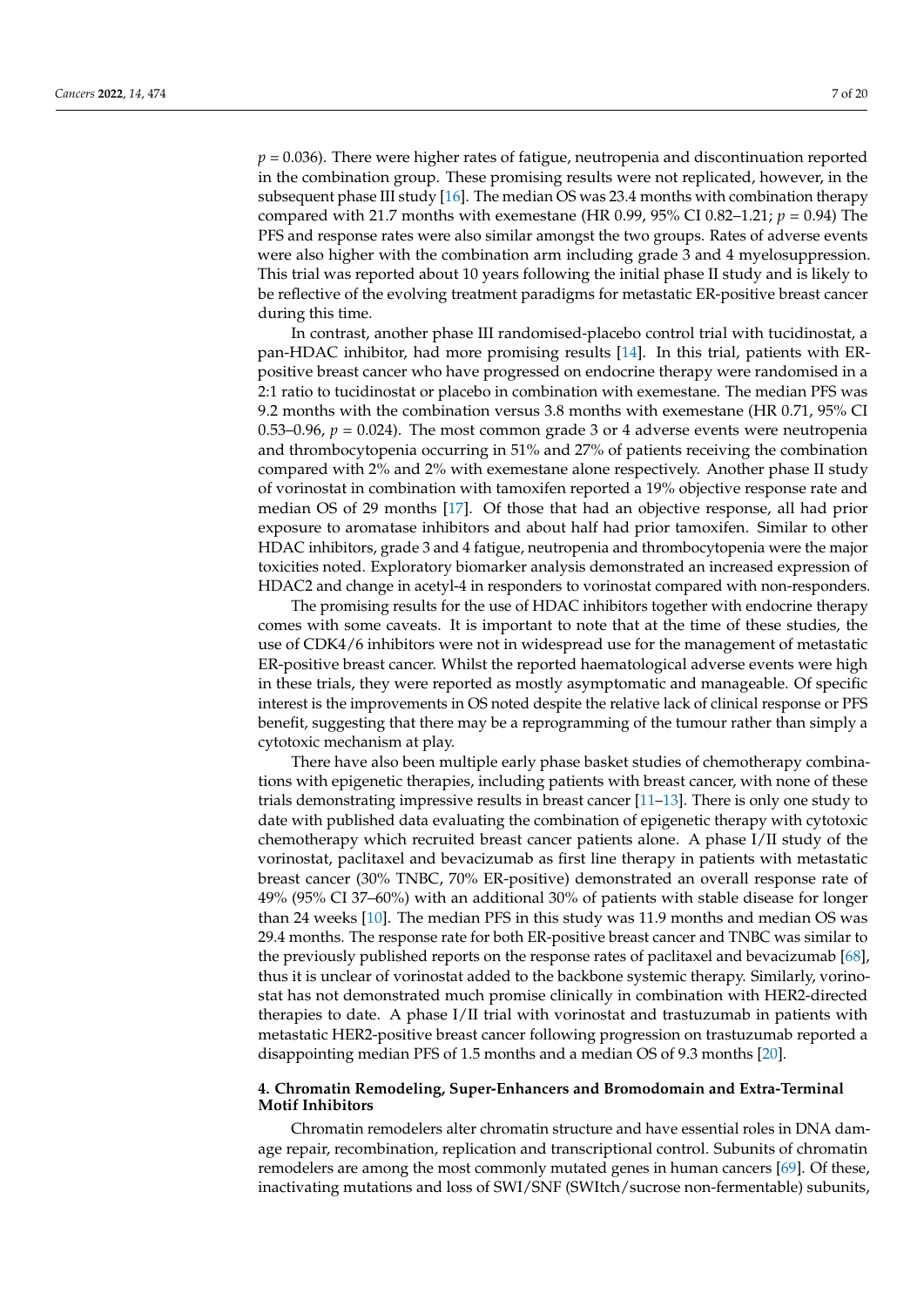a subfamily of ATP-dependent chromatin remodeling complexes, are the most frequent genetic alterations across many cancer types, including in breast cancer [\[70\]](#page-16-9). The SWI/SNF multiunit complexes remodel the chromatin structure in an ATP-dependent manner to modulate transcription and enable transcription factor binding. Several lines of evidence have demonstrated the key role of SWI/SNF in the transcriptional activation by nuclear receptors in breast cancer. The SWI/SNF component BRG1 has been shown to physically interact with ER and is required for ER-mediated transcriptional activity [\[71](#page-16-10)[,72\]](#page-16-11). On a locus-specific level, BRG1 can bind to ER regulatory elements independently of ER [\[71\]](#page-16-10), suggesting that the SWI/SNF complex might contribute to chromatin remodelling before ER binding. Mutations in *ARID1A*, a subunit of the SWI/SNF complex, are the most common alterations of the SWI/SNF complex in ER-positive breast cancer and are enriched in the endocrine-resistant metastatic setting [\[73\]](#page-16-12); loss of ARID1A promotes endocrine therapy resistance [\[74,](#page-16-13)[75\]](#page-16-14). ARID1A determines breast luminal lineage fidelity and endocrine therapy sensitivity and influences HDAC1/BRD4 activity, intrinsic proliferative capacity and breast cancer treatment response [\[74](#page-16-13)[,75\]](#page-16-14).

Bromo- and extra-terminal domain (BET) proteins are a subfamily of bromodomain (BRD) family proteins that recognise acetylation of histones and recruit complexes such as the mediator complex and the positive transcription elongation factor  $\beta$  (P-TEF $\beta$ ) complex to promote transcriptional initiation and transcript elongation [\[76\]](#page-16-15). BET-family includes the members BRD2, BRD3, BRD4 and BRDT, which are associated with transcriptional upregulation of several genes involved with cell cycle regulation, with important oncogenic potential such as *MYC*, *CCND1,* and *CCNA1*. BET family proteins contain two adjacent bromodomains (BD1 and BD2) that confer selectivity for different combinations of histone acetylation marks upon the different family members. Over the last decade, a number of small molecule inhibitors of specific BET family proteins as well as pan-BET inhibitors have been developed. These largely target BD2 but BD1-directed inhibitors and dual inhibitors are in clinical development.

BET-inhibitors are currently being evaluated in the treatment of cancer, and selectivity target tumour cells by preferentially binding to super-enhancers, noncoding regions of DNA critical for the transcription of genes that determine a cell's identity [\[76\]](#page-16-15). There have been multiple pre-clinical studies in the evaluation of BET-inhibitors in TNBC with promising activity in growth inhibition in vitro and in vivo [\[77](#page-16-16)[–79\]](#page-16-17), in tamoxifen-resistant ER-positive breast cancer in vitro and in luminal B breast cancer mouse models [\[80,](#page-16-18)[81\]](#page-16-19). Phase 1 studies of the BET-inhibitor mivebresib including patients with breast cancer have shown limited efficacy to date [\[9\]](#page-13-5).

### **5. Promising Epigenetic Therapy Combinations**

The combination of epigenetic therapies with immunotherapy or targeted therapies represent novel combinatorial approaches to treat cancers [\[42\]](#page-15-6). It is postulated that epigenetic therapies play a role in the activation of immune responses. HDAC-inhibitors and DNMT-inhibitors cause upregulation of antigens that are normally epigenetically silenced and thus can induce immune signaling. Studies of non-small cell lung cancer suggest that the use of DNMT-inhibitors leads to a series of immune-related signaling events and thus an enhanced immune response against cancer cells [\[82](#page-16-20)[,83\]](#page-16-21). Cell line and xenograft studies in other tumour types have demonstrated increased PD-L1 expression of tumour cells when treated with decitabine, resulting in improved recruitment CD8-positive T cells and enhanced the efficacy of immunotherapy targeting PD-L1 [\[82](#page-16-20)[,84](#page-17-0)[,85\]](#page-17-1). Whilst there is evidence demonstrating efficacy of immunotherapy in the management of PDL1-positive TNBC [\[86–](#page-17-2)[88\]](#page-17-3), harnessing epigenetic processes may be key to improving responses in breast cancer to immune checkpoint inhibitors (ICI's).

Preclinical models of breast, colorectal and ovarian cancer treated with low-dose azacytidine analysed using gene-set enrichment analysis (GSEA) have demonstrated alterations of a number of tumorigenesis pathways including cell cycle and mitotic pathways, SNA replication and mRNA translation and transcription [\[89\]](#page-17-4). The principal effect noted was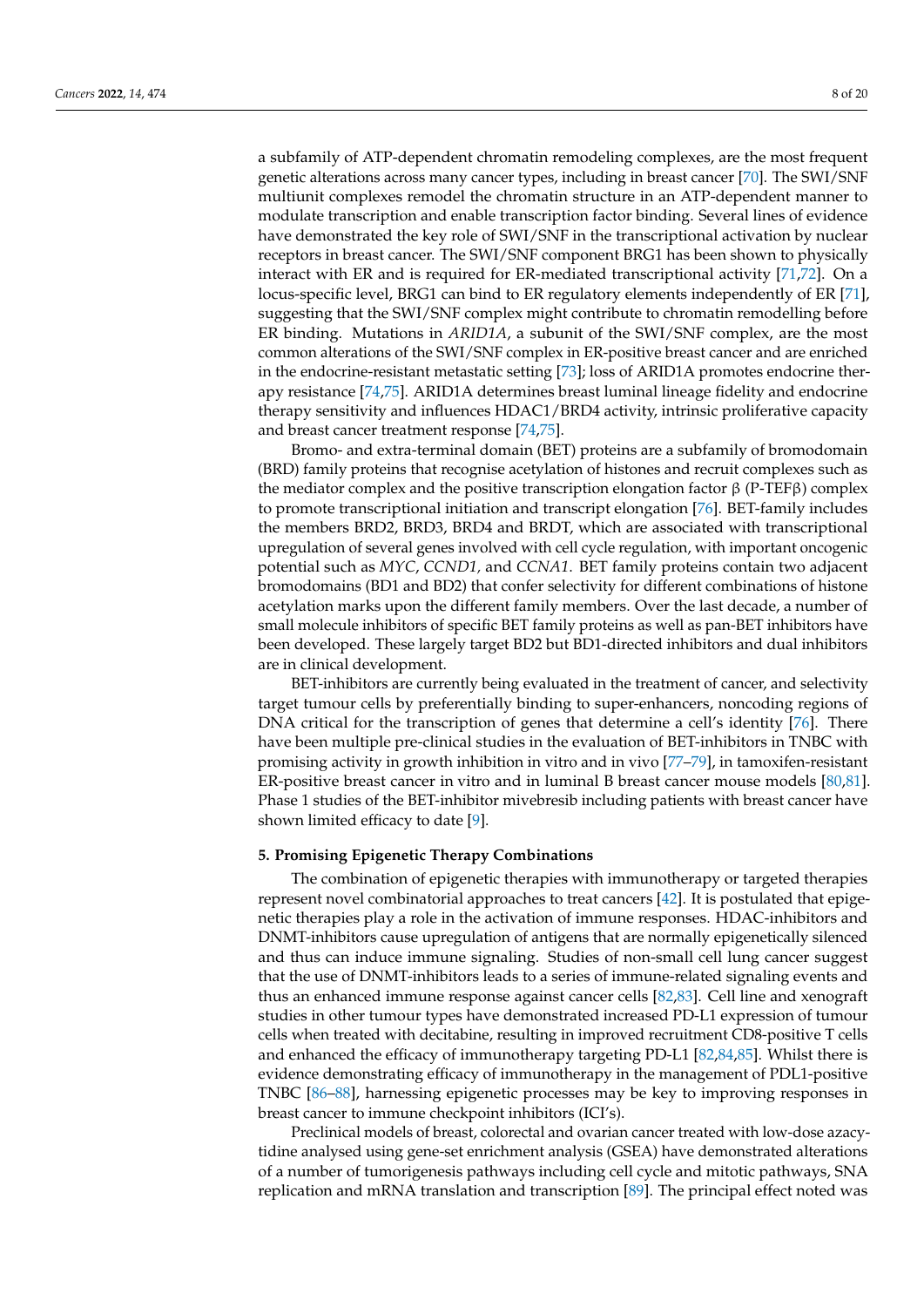the upregulation of the immune gene sets, which have been termed azacytidine immune (AIM) genes. Patients with TNBC receiving azacytidine and entinostat [\(Clinicaltrials.gov](Clinicaltrials.gov) identifier NCT01349959;accessed on 1 November 2021) demonstrated increased expression of the AIM gene panel [\[89\]](#page-17-4), highlighting the possible role of these agents to increase activity of immunomodulatory pathways.

In a HER2-positive breast cancer mouse model, the use of entinostat in combination with anti-HER2 therapy, anti-PD1, anti-CTLA4 or both ICI's significantly improved survival compared with ICI or entinostat alone [\[90\]](#page-17-5). Treatment with ICI's in combination with entinostat also led to a decrease in tumour burden with and without the use of anti-HER2 therapy. The mechanism of action by which entinostat and ICI's improve survival and tumour response is postulated to be mediated through the alteration of myeloid-derived suppressor cells (MDSC). MDSC's act to prohibit T-cell activation and infiltration and signaling functions involved in myeloid function. Thus, the use of entinostat may alter the function of MDSC allowing T-cell infiltration and availability for activation by ICI's. In this model, using gene expression profiling and ex-vivo assays, the use of entinostat and anti-CTLA4 were associated with increased impairment of the immunosuppressive functions of MDSC's [\[90\]](#page-17-5). The use of entinostat and anti-PD1 treatment downregulated the ERBB, VEGF and mTOR signalling pathways and promoted infiltration of effector CD8-positive T cells.

There are no published clinical trials in the combination of immunotherapy and epigenetic therapies to date. Entinostat combined with ICI's in advanced solid tumours is being evaluated [\(Clinicaltrials.gov](Clinicaltrials.gov) identifier NCT02453620; accessed on 1 November 2021), and current studies ICI's with epigenetic therapies are summarised in Table [2.](#page-9-0)

Whilst CDK4/6 inhibitors are the current standard of care for the management of metastatic ER-positive cancer in the first-line setting, there are a lack of studies on epigenetics in the context of CDK4/6 inhibitors. These therapies have improved survival endpoints, in the first-line setting for patients with metastatic ER-positive cancer [\[91–](#page-17-6)[94\]](#page-17-7). However, despite impressive benefits to PFS, not all patients demonstrate response to therapy and most patients relapse over time. Given the widespread use of these treatments for patients with luminal breast cancer, further understanding is required of the epigenetic context and changes that take place with CDK4/6 inhibitor therapy. As described, HDAC inhibitors play a role in HR-positive breast cancer and have shown promise in the management of patients who have developed resistance to conventional endocrine therapy [\[14–](#page-14-1)[17\]](#page-14-4). However, these studies were performed in populations who had not been exposed to CDK4/6 inhibitor treatment. Currently, there is no consensus on the best treatment following progression on CDK4/6 inhibitors. Thus, further assessment of the use of these agents in the CDK4/6 resistant population is critical to expand therapeutic options for this population and to assess the efficacy of HDAC inhibitors amongst current therapeutic paradigms.

The use of PARP inhibitors have been shown to be of benefit to patients with *BRCA1* methylation [\[95\]](#page-17-8). Whilst breast cancers arising in patients with *BRCA1* or *BRCA2* mutation carriers account for less than 5% of breast cancers, if epigenetic alterations, such as *BRCA1* methylation are taken into account these make up approximately 15% of all patients and almost half of those with TNBC. PARP inhibitors are effective against cancer cells with defective DNA repair mechanisms [\[96\]](#page-17-9).

In particular, PARP inhibitors in combination with HDAC inhibitors have demonstrated activity in pre-clinical models of TNBC [\[97\]](#page-17-10). TNBC cells with PTEN expression demonstrates increased sensitivity to the cell response to the combination in vitro and in vivo [\[98\]](#page-17-11). Olaparib in combination with BET-inhibitors has also been shown to improve the sensitivity of *BRCA* wild-type TNBC to Olaparib in vitro and in vivo [\[99,](#page-17-12)[100\]](#page-17-13), and postulated to occur as repression of BET-activity sensitizes homologous recombinationproficient tumours to PARP inhibition. A clinical trial with PARP inhibitors combined with the BET inhibitor, ZEN003694, is currently underway [\(Clinicaltrials.gov](Clinicaltrials.gov) identifier NCT03901469; accessed on 1 November 2021).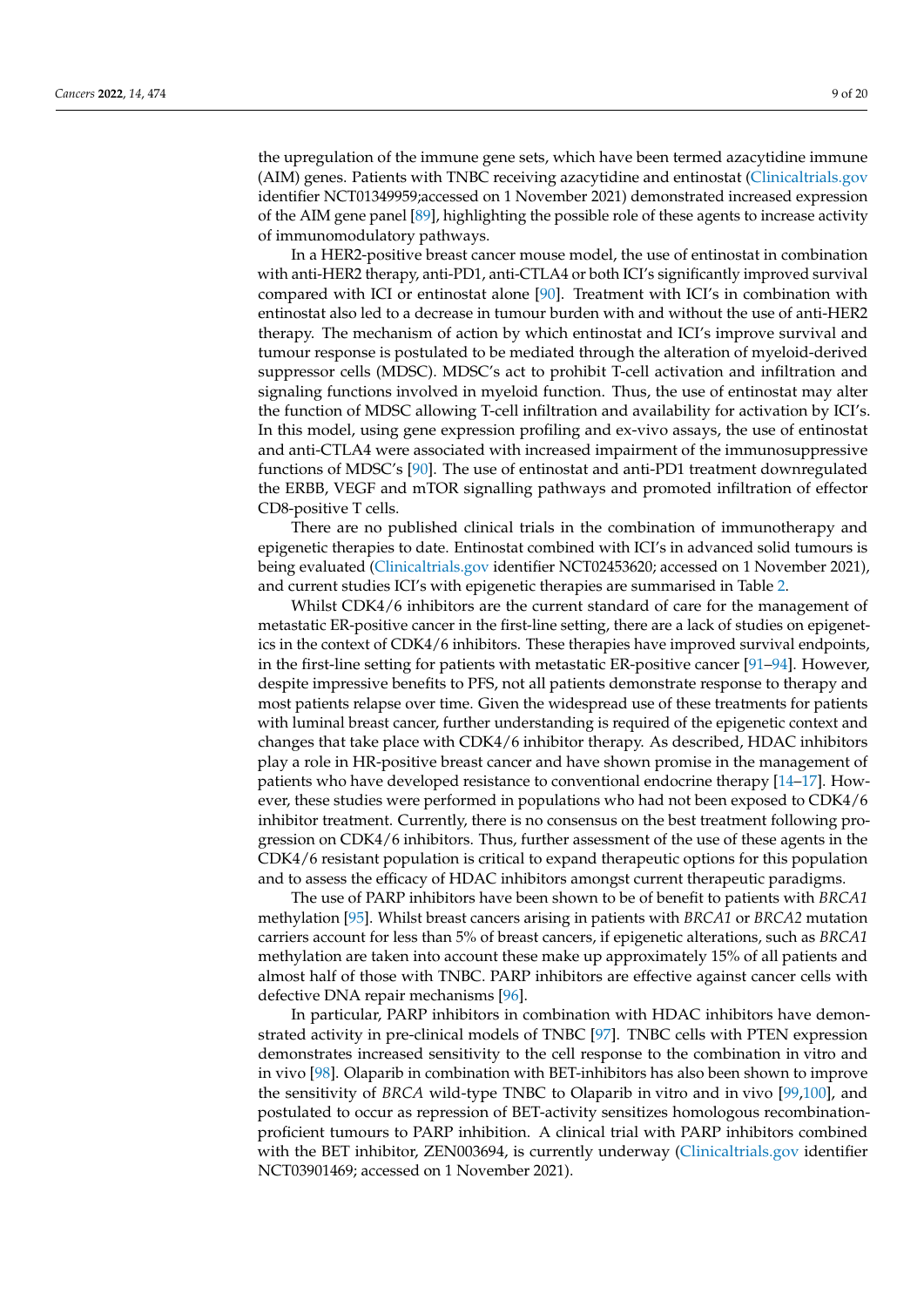| Epigenetic<br><b>Target</b> | <b>Breast Cancer Subtype</b>                                                                           | <b>Phase of Trial</b> | Interventions                                                            | <b>Status</b>             | <b>Clinical Trials</b><br>Reference |
|-----------------------------|--------------------------------------------------------------------------------------------------------|-----------------------|--------------------------------------------------------------------------|---------------------------|-------------------------------------|
|                             | Advanced HR+, HER2-<br>Progressed on AI.                                                               | 2                     | Fulvestrant + Azacitadine                                                | Terminated                | NCT02374099                         |
| <b>DNMT</b>                 | Locally advanced, resectable<br>HER2-                                                                  | $\overline{2}$        | Pembrolizumab +<br>Decitabine followed by<br>neoadjuvant<br>chemotherapy | Recruiting                | NCT02957968                         |
|                             | Advanced HER2-                                                                                         | 1b                    | Paclitaxel + Decitabine                                                  | Unknown                   | NCT03282825                         |
|                             | <b>Advanced TNBC</b>                                                                                   | $\overline{2}$        | Carboplatin + Decitabine                                                 | Recruiting                | NCT03295552                         |
|                             | Advanced, any subtype                                                                                  | 1b/2                  | Nab-paclitaxel +<br>Azacitadine                                          | Completed                 | NCT00748553                         |
| DNMT + HDAC                 | Advanced HER2-                                                                                         | $\overline{2}$        | Azacitadine + Entinostat                                                 | Active, not<br>recruiting | NCT01349959                         |
|                             | Advanced HR+                                                                                           | $\overline{2}$        | Exemestane $+/-$<br>Entinostat                                           | Active, not<br>recruiting | NCT02115282                         |
|                             | Advanced HR+                                                                                           | 3                     | Exemestane $+/-$<br>Entinostat                                           | Active, not<br>recruiting | NCT03538171                         |
|                             | Advanced HR+                                                                                           | $\overline{2}$        | Exemestane $+/-$<br>Entinostat                                           | Active, not<br>recruiting | NCT03291886                         |
|                             | Advanced HR+, HER2-                                                                                    | 1b/2                  | Atezolizumab +<br>Entinostat vs.<br>Fulvestrant                          | Recruiting                | NCT03280563                         |
|                             | Advanced HR+                                                                                           | $\mathbf{1}$          | Nivolumab + Ipilimumab<br>+ Entinostat                                   | Active, not<br>recruiting | NCT02453620                         |
| HDAC                        | Advanced HR+, PD1 > 10%                                                                                | $\overline{2}$        | Tamoxifen +<br>Pembrolizumab $+/-$<br>Vorinostat                         | Active, not<br>recruiting | NCT04190056                         |
|                             | Advanced HER2-and<br>Stage I-III HER2-, with residual<br>disease following neoadjuvant<br>chemotherapy | $\mathbf{1}$          | Capecitabine + Entinostat                                                | Recruiting                | NCT03473639                         |
|                             | Advanced HER2+                                                                                         | $\mathbf{1}$          | Lapatinib + Trastuzumab<br>+ Entinostat                                  | Completed                 | NCT01434303                         |
|                             | Early stage TNBC                                                                                       | $\overline{2}$        | Neoadjuvant Anastrozole<br>+ Entinostat                                  | Terminated                | NCT01234532                         |
|                             | <b>Advanced TNBC</b>                                                                                   | $\mathbf{1}$          | Ribociclib + Belinostat                                                  | Recruiting                | NCT04315233                         |
|                             | Advanced TNBC                                                                                          | 1/2                   | Cisplatin + Nivolumab +<br>Romidepsin                                    | Suspended                 | NCT02393794                         |
|                             | Advanced HR+                                                                                           | $\mathbf{1}$          | Fulvestrant +<br>Molibresib/GSK525762                                    | Active, not<br>recruiting | NCT02964507                         |
| $BET$                       | Advanced HR+                                                                                           | $\mathbf{1}$          | Fulvestrant or<br>Exemestane + Alobresib                                 | Completed                 | NCT02392611                         |
|                             | Advanced TNBC, BRCA wildtype                                                                           | $\overline{2}$        | Talazoparib + ZEN003694                                                  | Active, not<br>recruiting | NCT03901469                         |

<span id="page-9-0"></span>**Table 2.** Summary of Epigenetic therapy trials in-progress for Breast Cancer.

HR: Hormone receptor. TNBC: Triple negative breast cancer. AI: Aromatase inhibitor. Phase 1 trials are breast cancer specific unless otherwise specified. Epigenetic Therapies are represented in italics.

## **6. DNA Methylation Biomarkers in Breast Cancer**

Detection of breast cancer at an early stage, predicting outcome, monitoring response to therapy and detecting disease relapse, are all key to improving the outcomes for breast cancer patients. DNA methylation is one of the earliest, most stable and frequent alterations in the cancer genome [\[101\]](#page-17-14). Moreover, these DNA methylation alterations are large-scale, tissue and cancer-type specific and compared to the relatively low frequency of genetic mutations [\[101\]](#page-17-14), the number of DNA methylation changes is high in cancer, translating to enhanced specificity and greater ability to identify changes associated with cancer disease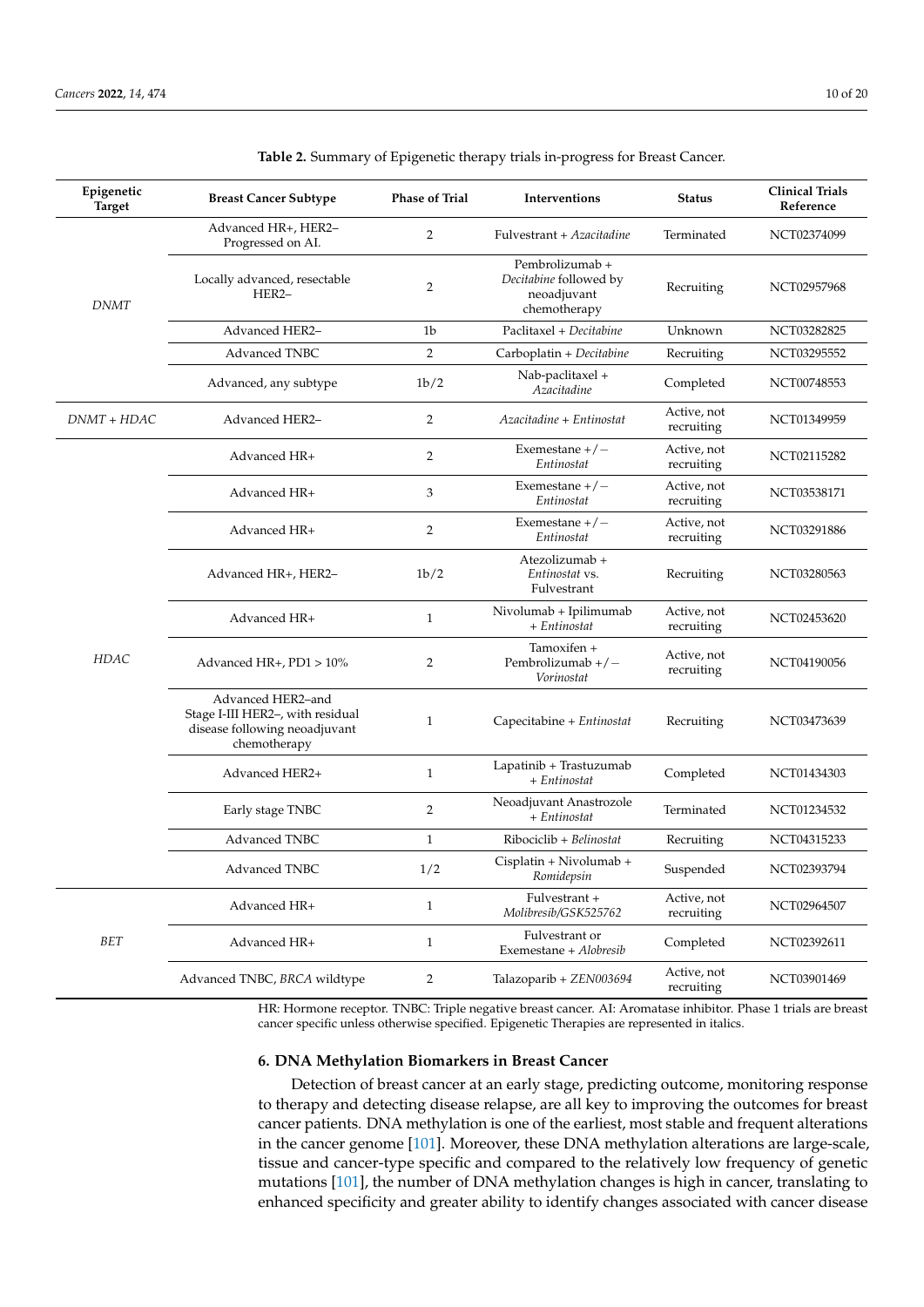and progression. Comprehensive mapping of cancer methylomes is enabling the discovery of DNA methylation signatures that offer enormous potential as molecular biomarkers to guide clinical management of breast cancer in early diagnosis and follow-up of breast cancer patients [\[102\]](#page-17-15) (Table [3\)](#page-10-0).

**Epigenetic Biomarkers Genes with Poor Outcomes Genes with Improved Outcomes Methods of Assessment** Prognostic Biomarkers Hypermethylation of *BRCA*, *PITX2*, *CDH1*, *RARB*, *PCDH10*, *PGR*, *GSTP1*, *RASSF1*, *PTEN*, *PTGER4*, *CDK10*, *HOXC10*, *ID4*, *NAT1* Hypermethylation of *ESRI* and *CYP1B1* Methylight Digital Droplet MSP Bisulphite pyrosequencing Combined bisulphite restriction analysis (COBRA) EpiTYPER MethyLight Methylation-Specific PCR Headloop-MSP Digital bisulphite genomic sequencing Methylation-sensitive high resolution melting Targeted multiplex bisulphite amplicon sequencing. Whole-genome bisulphite sequencing MeDIP-seq Predictive Biomarkers Hypermethylation of *DAXX*, *MSI2*, *NCOR2*, *RXRA*, *C8orf46*, *GATA3*, *ITPK1*, *ESR1* and *GET4* genes Hypermethylation of *PSAT1* promoter hypermethylation, *FERD3L*, *TRIP10 BRCA1* Hypomethylation of *ESR1*-responsive enhancer elements

<span id="page-10-0"></span>**Table 3.** DNA Methylation Biomarkers in Breast Cancer.

Molecular profiling of circulating cell-free DNA (cfDNA) or circulating-tumour DNA (ctDNA) represents an important paradigm shift in precision medicine as it provides a minimally invasive method for predictive and prognostic marker detection, as well as early and serial assessment of metastatic disease, including follow-up during remission, characterising treatment response, and monitoring minimal residual disease [\[103\]](#page-17-16). ctDNA reflects the same mutations, genetic and epigenetic aberrations of those of primary tumours. While cancer-specific somatic mutations are being assessed to monitor breast cancer progression in ctDNA [\[104](#page-17-17)[,105\]](#page-17-18), a major limitation is that only a few defined somatic mutations are common in breast cancer and up to 43% of patients cannot be monitored by this approach [\[104\]](#page-17-17). Hence the focus on DNA methylation biomarkers as novel and timely approach.

Detection of breast cancer at an early stage is of widespread interest as early diagnosis can lead to improved prognosis. Numerous studies have investigated the methylation status of breast cancer to identify methylation-based diagnostic tests for early state detection, mostly in blood-based samples, measuring methylation in a range of gene panels, and utilising different assays, such as Methylight and digital droplet MSP [\[106,](#page-17-19)[107\]](#page-17-20). The sensitivity and specificity of these promising assays for early breast cancer has been reported in excess of 80%, comparable with that of mammography screening, and was higher in stages II and III breast cancer compared with stage I breast cancer [\[108,](#page-18-0)[109\]](#page-18-1). The Galleri<sup>™</sup> test is a multi-cancer early detection test (>50 cancer types) used to complement existing cancer screening methods [\[110\]](#page-18-2). It detects methylation patterns of cfDNA and can identify the tumour's tissue of origin with high accuracy when tumour cfDNA is present [\[111\]](#page-18-3). It has a reported sensitivity and specificity of >95% for stages III and IV, and <50% for stages I and II breast cancer [\[111\]](#page-18-3), highlighting limitations for early breast cancer diagnosis using this test.

A number of genes have been shown to be useful for monitoring response to therapy; for example, *BRAC1* [\[112\]](#page-18-4), *STRATIFIN* [\[113\]](#page-18-5), *RASSF1A* and *NEUROD1* [\[114](#page-18-6)[,115\]](#page-18-7) have been used to monitor treatment efficiency. Another cfDNA methylation signature with a sensitivity of 80% and specificity of 97% to detect breast cancer, demonstrated its utility for monitoring response during neoadjuvant therapy [\[116\]](#page-18-8). A similar approach has also been evaluated in patients with advanced breast cancer for prognostication and monitoring of response to systemic therapies [\[117,](#page-18-9)[118\]](#page-18-10). Overall, these assays, while promising, have only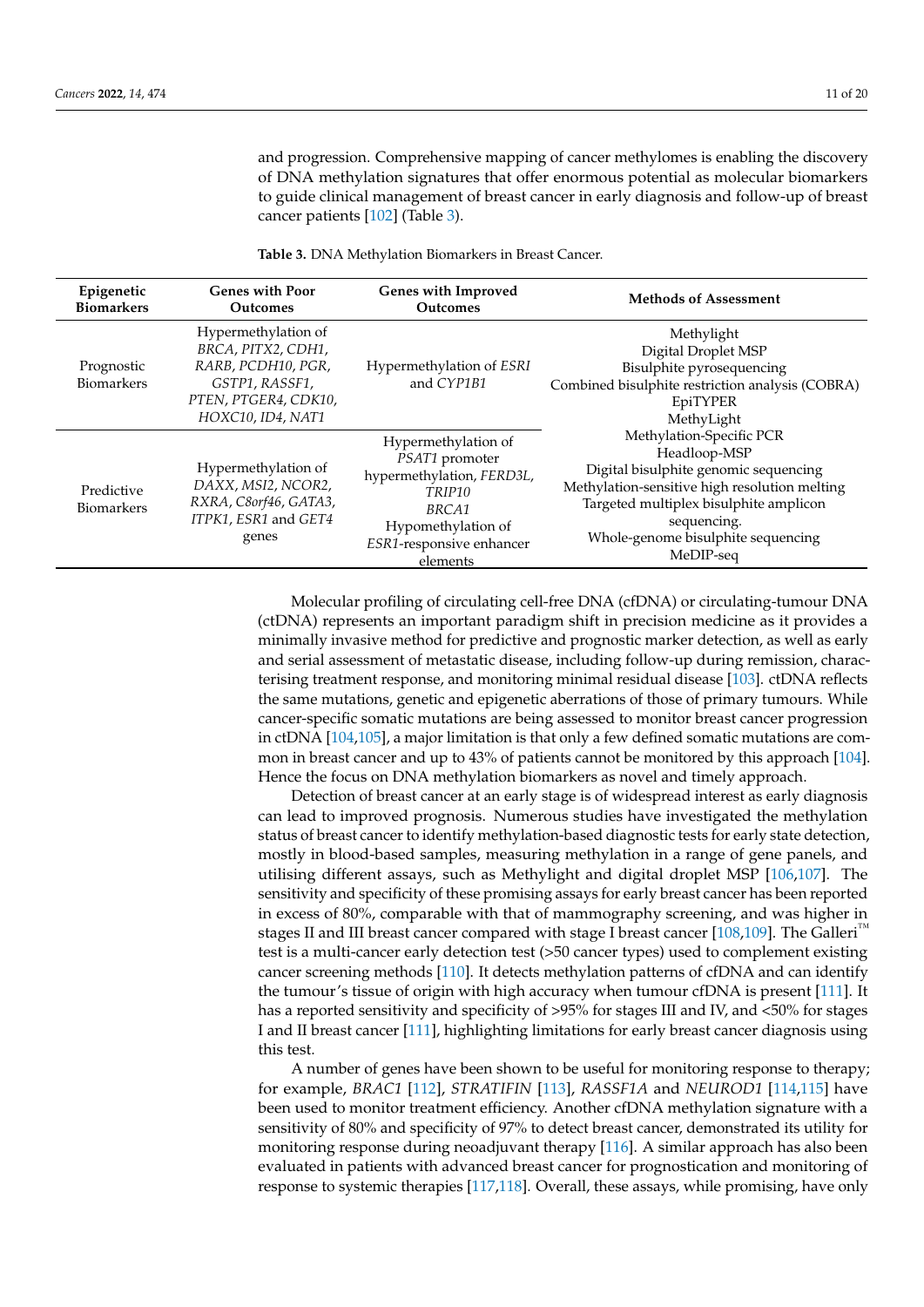been evaluated in small sample sizes, and now need to be validated in larger studies to be used in the routine clinical setting.

A number of epigenetic biomarkers have been reported to be associated with improved outcomes and response to endocrine therapies in ER-positive breast cancer. In a meta-analysis of 74 studies, hypermethylation of *RASSF1*, *BRCA*, *PITX2*, *CDH1*, *RARB*, *PCDH10*, *PGR*, *GSTP1*, *RASSF1* and *RARB* showed a statistically significant correlation with poor disease outcomes [\[119\]](#page-18-11); in another study, hypermethylation of *PTEN*, *PTGER4*, *CDK10*, *HOXC10*, *ID4*, *NAT1*, *PITX2* and *PGR* were predictive of resistance to endocrine therapy and poorer clinical outcome [\[120\]](#page-18-12). In contrast, hypermethylation of *ESRI and CYP1B1* have been shown to be associated with improved clinical outcomes. *PSAT1* promoter hypermethylation has been shown to predict for response to tamoxifen [\[121\]](#page-18-13), while methylated CpG sites are associated with development of endocrine resistance [\[122\]](#page-18-14). DNA hypomethylation of *ESR1*-responsive enhancer elements (located within *DAXX*, *MSI2*, *NCOR2*, *RXRA*, *C8orf46*, *GATA3*, *ITPK1*, *ESR1* and *GET4* genes) is critical in endocrine-responsive ER-positive cancer, with hypermethylation of these sites associated with reduced response to endocrine therapy [\[38\]](#page-15-2).

In TNBC, differentially methylated regions (DMRs) can be used to stratify TNBCs into methylation clusters associated with outcome [\[44\]](#page-15-8). Specifically, 190 CpG probes were associated with overall survival in the TNBC subset of The Cancer Genome Atlas (TCGA), highlighting the potential of DNA methylation biomarkers for disease stratification in TNBC patients. In addition, a 100-marker prognostic panel was described where high methylation was associated with an increased probability of tumour recurrence [\[123\]](#page-18-15). Studies of methylation biomarkers to predict chemotherapy response in TNBC are relatively limited, however. A two-gene methylation panel (*FERD3L* and *TRIP10*) was identified as a predictive biomarker for a pathological complete response following preoperative chemotherapy [\[124\]](#page-18-16).

The focus on DNA methylation as a biomarker in cancer has led to the development of techniques to exquisitely and sensitively detect DNA methylation in clinical samples. These methodologies include targeted methods of candidate genes, gene panels or untargeted whole-genome methylation sequencing approaches. Numerous experimental methods have been used to assess and validate candidate DNA methylation biomarkers. Targeted gene approaches include bisulphite pyrosequencing [\[125,](#page-18-17)[126\]](#page-18-18), combined bisulphite restriction analysis (COBRA) [\[127\]](#page-18-19), EpiTYPER [\[128\]](#page-18-20), MethyLight [\[129\]](#page-18-21), Methylation-Specific PCR (MSP) [\[130\]](#page-18-22), Headloop-MSP [\[131](#page-18-23)[–133\]](#page-19-0), digital bisulphite genomic sequencing [\[134\]](#page-19-1), digital MethyLight [\[134\]](#page-19-1), methylation-sensitive high resolution melting and targeted multiplex bisulphite amplicon sequencing [\[135\]](#page-19-2). Unbiased whole-genome approaches include wholegenome bisulphite sequencing [\[136\]](#page-19-3), and immunoprecipitation-based protocols, such as MeDIP-seq [\[137\]](#page-19-4). The clinical validation of these tests is of the utmost importance in order to deliver robust methylation data from fresh tissue biopsies, formalin-fixed paraffin embedded (FFPE) tissue and ctDNA to detect DNA methylated specific regions with methylation differences of 1% [\[106\]](#page-17-19).

### **7. Discussion and Future Perspectives**

Whilst not clinically utilised currently, the potential for epigenetic treatments is vast. The summarised data demonstrates epigenetic therapy in combination with endocrine therapy improves overall survival outcomes for patients. This supports the hypothesis that epigenetic treatments can potentially change the natural history of the disease. Whilst the pre-clinical studies presented demonstrate improvements in tumour control and apoptosis, from a clinical perspective this has not translated to significant improvements in progression free survival. In the reviewed investigations of epigenetic therapies in breast cancer, there is large discrepancy seen amongst the endpoints or the read outs reported in the studies. Given the limited translation of these therapies into disease control in the clinical context, there is a possibility that either the experimental readouts or the traditional endpoints for clinical trials need to be reconsidered for epigenetic therapies. Mechanistically, these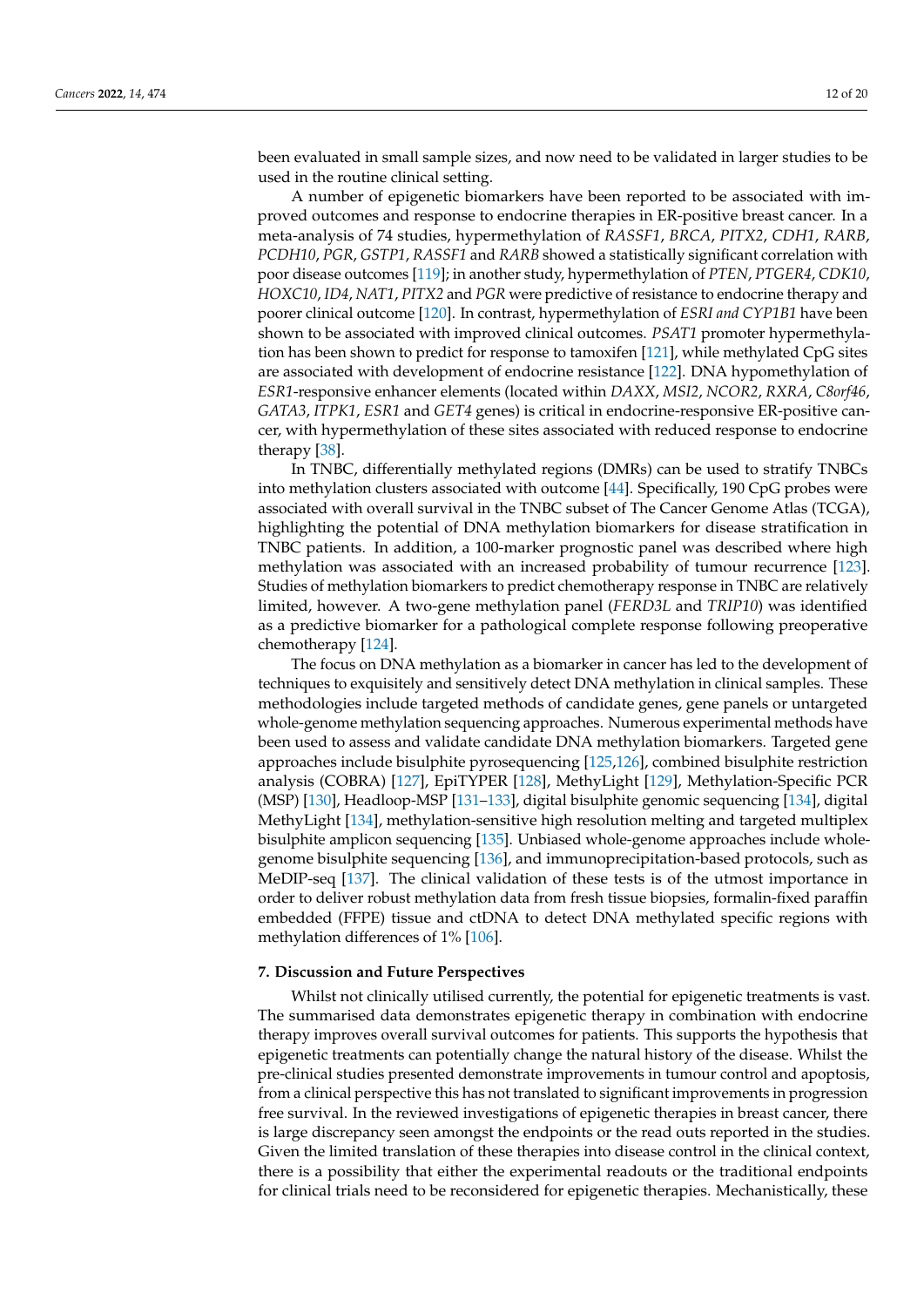treatments are targeting cancer cells in a different way to traditional drugs and aim to "reprogram" the cancer rather than cause apoptotic cell death. Certainly, the impressive overall survival data in the clinical studies presented suggests the use of epigenetic targets assists with rewiring, reprogramming or re-sensitising breast cancer to improve responses to further therapies and thus improve overall survival. Whilst apoptosis and PFS are reasonable endpoints for traditional therapies, if epigenetic treatments are assisting with "reprogramming" and, thus, slow the tumour kinetics or growth of the cancer, then a novel approach to efficacy evaluation will need to be developed.

To date, no epigenetic agent has been approved for use in the management of solid organ tumours, including breast cancer. The most interest in management of breast cancer has been in treatment of ER-positive breast cancer and the use of epigenetic therapies to overcome endocrine resistance. Given the known interplay of hormone-receptors and the chromatin landscape, chromatin targets are of great promise in this space. At present, the clinical studies to assess the efficacy of epigenetic therapies for ER-positive breast cancer, have taken place prior to the widespread implementation of CDK4/6 inhibitors. Given that CDK4/6 inhibitors are recommended in the first line for patients, further investigation of epigenetic therapies in the current clinical context is required. HDAC inhibitors seem to be of most utility in patients with ER-positive disease who have developed resistance to conventional endocrine therapy. Therefore, the place of epigenetic therapies, in particular, may be in patients with resistance to combination endocrine therapy and CDK4/6 inhibitors. Further studies in this space are warranted moving forward to understand where epigenetic therapies sit in the current therapy landscape. Furthermore, whilst the fundamental mechanisms of the drugs are known, there are other ubiquitous actions of these drugs which are not fully understood and there may be other mechanisms at play. A deeper understanding of the effect of these drugs on individual cells, tumours, tumour microenvironment, immune system and the potential "off-target" actions are required to utilise these treatments to their full potential in the clinical setting.

Whilst pre-clinical data for solid organ tumours including breast cancer has been promising, this has not been reflected in clinical settings. Importantly, epigenetic changes occurring in cell lines or PDX models may not be reflective of what occurs in humans, particularly as many preclinical models lack an intact immune system. Other possible mechanisms of failure of these drugs in the clinical setting include intra-tumoural heterogeneity and cancer cell plasticity [\[138\]](#page-19-5). Thus, cancer cell-intrinsic factors such as genetic, epigenetic and proteomic changes can lead to varied responses between patients. Additionally, the plasticity of breast cancer cells and their ability to rapidly adapt through genetic and epigenetic changes is also likely to explain some of the failed clinical applications of epigenetic drugs. Further understanding of cell plasticity and heterogeneity in cancer processes is required for the applications of epigenetic therapies in the clinical landscape.

The inclusion of translational and biomarker endpoints is important in the assessment of the future direction for in-human use of epigenetic therapies in breast cancer patients. Given the heterogeneity of breast cancer even within subtypes, the identification of predictive biomarkers is crucial for successful application of epigenetic drug therapies in the clinical setting. The inclusion of biomarker endpoints in the design of future clinical trials and a re-evaluation of experimental and clinical trial endpoints may be paramount to moving epigenetic therapies forward in breast cancer and to predict which patients with breast cancer may benefit from epigenetic therapies and which patients may not. To date, the most promising biomarkers appear to be in predicting treatment responses and changes whilst on epigenetic treatment. In the described studies, a reduction in HER2 expression and pAKT levels was demonstrated through multiple pre-clinical studies to be associated with responses to HDAC inhibitors. Additionally, expression of DCK, DNMT levels, histone hyperacetylation, DNA methylation and genomic assays are promising biomarkers to predict response to epigenetic treatments.

As our understanding of the genomic subtypes and treatment implications for breast cancer advance, so too will the potential applications for epigenetic therapies increase.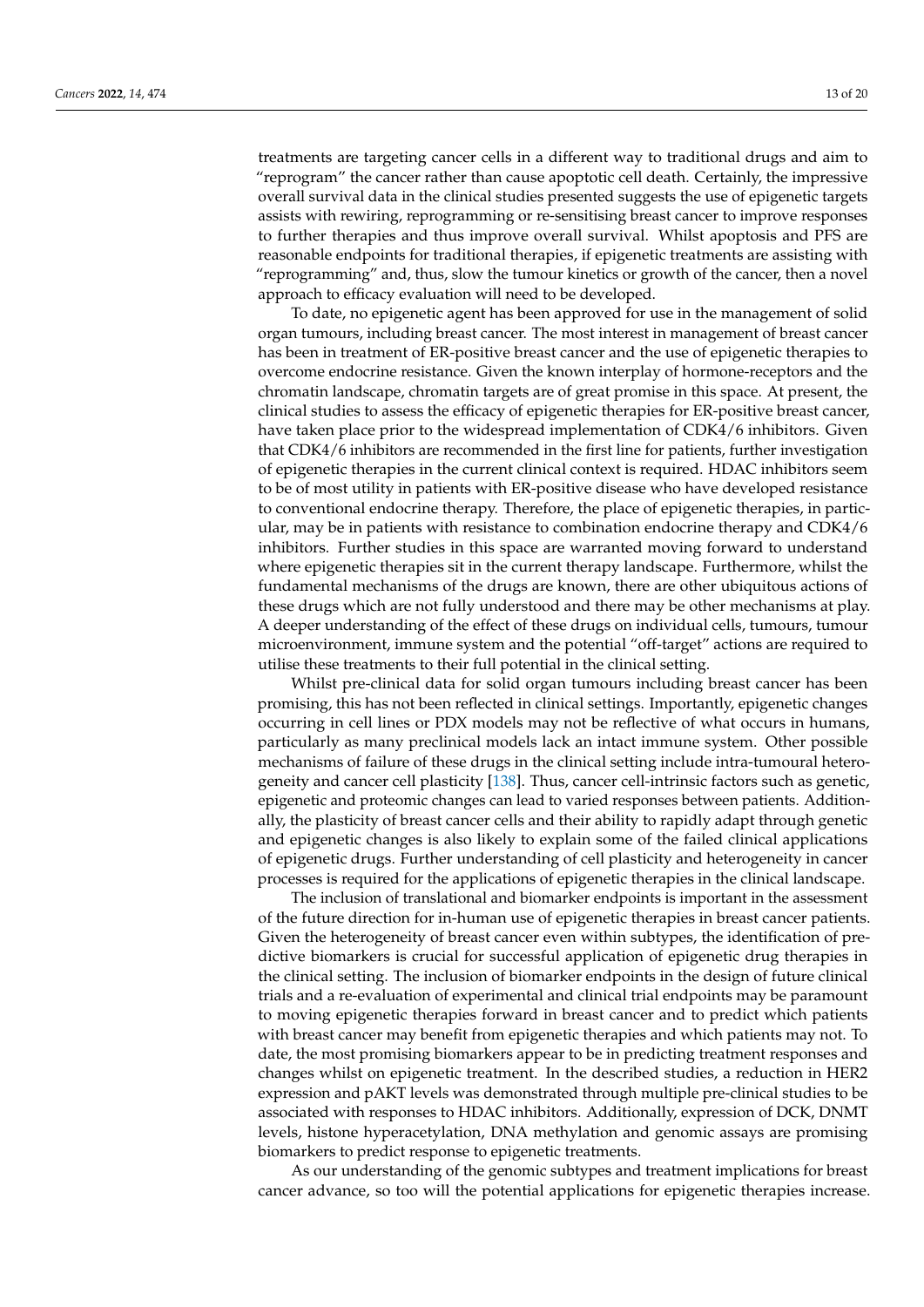Recently published data on multiomic-histopathological analysis of breast cancers examines the relationships between gene expression, mutation status and the clinical subtyping of patients with breast cancer [\[139\]](#page-19-6). These models have the potential to improve treatment stratification for patients and may also identify those that may benefit from epigenetic therapies in the future.

The clinical and preclinical results on epigenetic therapies reported to date, highlight the promise and enormous potential of epigenetic therapeutic strategies in the clinic. There are many challenges moving forward in understanding the value of combining epigenetic treatment regimens with current therapeutic strategies, addressing treatment resistance, and in understanding the potential pleiotropic effects of epigenetic-based therapies.

**Author Contributions:** Conceptualization, L.J.B., J.A.-K., C.S. and E.L.; writing—original draft preparation, L.J.B., J.A.-K., N.P., S.C., C.S. and E.L.; writing—review and editing, L.J.B., J.A.-K., N.P., S.C., C.S. and E.L.; supervision, C.S. and E.L. All authors have read and agreed to the published version of the manuscript.

**Funding:** CS is funded through a National Breast Cancer Foundation IIRS Grant (IIRS-18-137), National Foundation and Medical Research and Innovation grant (NFMRI). JA-K is funded through National Breast Cancer Foundation IIRS Grant (IIRS-21-047) and Cancer Council NSW project grant (RG20-04), EL is funded through a National Breast Cancer Foundation Endowed Chair (EC-17-02) and Love Your Sister.

**Conflicts of Interest:** The authors declare no conflict of interest.

## **References**

- <span id="page-13-0"></span>1. Shi, Y.; Dong, M.; Hong, X.; Zhang, W.; Feng, J.; Zhu, J.; Yu, L.; Ke, X.; Huang, H.; Shen, Z.; et al. Results from a multicenter, open-label, pivotal phase II study of chidamide in relapsed or refractory peripheral T-cell lymphoma. *Ann. Oncol.* **2015**, *26*, 1766–1771. [\[CrossRef\]](http://doi.org/10.1093/annonc/mdv237)
- 2. Silverman, L.R.; Mufti, G.J. Methylation inhibitor therapy in the treatment of myelodysplastic syndrome. *Nat. Clin. Pr. Oncol.* **2005**, *2* (Suppl. 1), S12–S23. [\[CrossRef\]](http://doi.org/10.1038/ncponc0347)
- <span id="page-13-9"></span>3. Silverman, L.R.; Demakos, E.P.; Peterson, B.L.; Kornblith, A.B.; Holland, J.C.; Odchimar-Reissig, R.; Stone, R.M.; Nelson, D.; Powell, B.L.; DeCastro, C.M.; et al. Randomized Controlled Trial of Azacitidine in Patients with the Myelodysplastic Syndrome: A Study of the Cancer and Leukemia Group B. *J. Clin. Oncol.* **2002**, *20*, 2429–2440. [\[CrossRef\]](http://doi.org/10.1200/JCO.2002.04.117)
- 4. Fenaux, P.; Mufti, G.J.; Hellstrom-Lindberg, E.; Santini, V.; Finelli, C.; Giagounidis, A.; Schoch, R.; Gattermann, N.; Sanz, G.; List, A.; et al. Efficacy of azacitidine compared with that of conventional care regimens in the treatment of higher-risk myelodysplastic syndromes: A randomised, open-label, phase III study. *Lancet Oncol.* **2009**, *10*, 223–232. [\[CrossRef\]](http://doi.org/10.1016/S1470-2045(09)70003-8)
- <span id="page-13-1"></span>5. Garcia-Manero, G.; Griffiths, E.A.; Steensma, D.P.; Roboz, G.J.; Wells, R.; McCloskey, J.; Odenike, O.; DeZern, A.E.; Yee, K.; Busque, L.; et al. Oral cedazuridine/decitabine for MDS and CMML: A phase 2 pharmacokinetic/pharmacodynamic randomized crossover study. *Blood* **2020**, *136*, 674–683. [\[CrossRef\]](http://doi.org/10.1182/blood.2019004143)
- <span id="page-13-2"></span>6. Morel, D.; Jeffery, D.; Aspeslagh, S.; Almouzni, G.; Postel-Vinay, S. Combining epigenetic drugs with other therapies for solid tumours—Past lessons and future promise. *Nat. Rev. Clin. Oncol.* **2020**, *17*, 91–107. [\[CrossRef\]](http://doi.org/10.1038/s41571-019-0267-4)
- <span id="page-13-3"></span>7. Garcia-Martinez, L.; Zhang, Y.; Nakata, Y.; Chan, H.L.; Morey, L. Epigenetic mechanisms in breast cancer therapy and resistance. *Nat. Commun.* **2021**, *12*, 1786. [\[CrossRef\]](http://doi.org/10.1038/s41467-021-22024-3)
- <span id="page-13-4"></span>8. Luu, T.H.; Morgan, R.J.; Leong, L.; Lim, D.; McNamara, M.; Portnow, J.; Frankel, P.; Smith, D.; Doroshow, J.H.; Gandara, D.R.; et al. A Phase II Trial of Vorinostat (Suberoylanilide Hydroxamic Acid) in Metastatic Breast Cancer: A California Cancer Consortium Study. *Clin. Cancer Res.* **2008**, *14*, 7138–7142. [\[CrossRef\]](http://doi.org/10.1158/1078-0432.CCR-08-0122)
- <span id="page-13-5"></span>9. Piha-Paul, S.A.; Sachdev, J.C.; Barve, M.; Lorusso, P.; Szmulewitz, R.; Patel, S.P.; Lara, P.N., Jr.; Chen, X.; Hu, B.; Freise, K.J.; et al. First-in-Human Study of Mivebresib (ABBV-075), an Oral Pan-Inhibitor of Bromodomain and Extra Terminal Proteins, in Patients with Relapsed/Refractory Solid Tumors. *Clin. Cancer Res.* **2019**, *25*, 6309–6319. [\[CrossRef\]](http://doi.org/10.1158/1078-0432.CCR-19-0578)
- <span id="page-13-6"></span>10. Ramaswamy, B.; Fiskus, W.; Cohen, B.; Pellegrino, C.; Hershman, D.L.; Chuang, E.; Luu, T.; Somlo, G.; Goetz, M.; Swaby, R.; et al. Phase I–II study of vorinostat plus paclitaxel and bevacizumab in metastatic breast cancer: Evidence for vorinostat-induced tubulin acetylation and Hsp90 inhibition in vivo. *Breast Cancer Res. Treat.* **2012**, *132*, 1063–1072. [\[CrossRef\]](http://doi.org/10.1007/s10549-011-1928-x)
- <span id="page-13-7"></span>11. Candelaria, M.; Gallardo-Rincón, D.; Arce, C.; Cetina, L.; Aguilar-Ponce, J.; Arrieta, O.; González-Fierro, A.; Chávez-Blanco, A.; de la Cruz-Hernández, E.; Camargo, M.; et al. A phase II study of epigenetic therapy with hydralazine and magnesium valproate to overcome chemotherapy resistance in refractory solid tumors. *Ann. Oncol.* **2007**, *18*, 1529–1538. [\[CrossRef\]](http://doi.org/10.1093/annonc/mdm204) [\[PubMed\]](http://www.ncbi.nlm.nih.gov/pubmed/17761710)
- <span id="page-13-8"></span>12. Appleton, K.; Mackay, H.J.; Judson, I.; Plumb, J.A.; McCormick, C.; Strathdee, G.; Lee, C.; Barrett, S.; Reade, S.; Jadayel, D.; et al. Phase I and Pharmacodynamic Trial of the DNA Methyltransferase Inhibitor Decitabine and Carboplatin in Solid Tumors. *J. Clin. Oncol.* **2007**, *25*, 4603–4609. [\[CrossRef\]](http://doi.org/10.1200/JCO.2007.10.8688)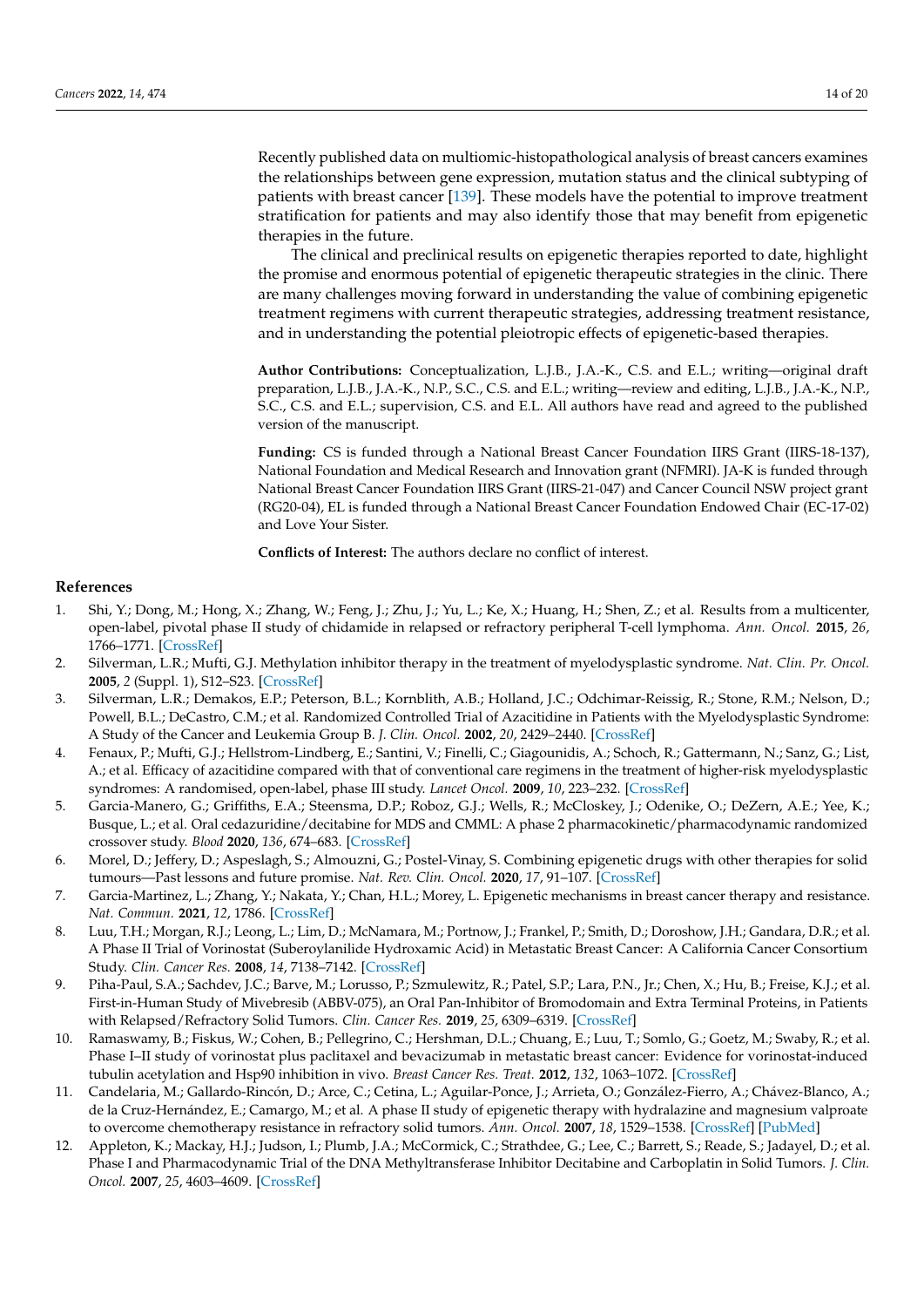- <span id="page-14-0"></span>13. Munster, P.N.; Marchion, D.; Thomas, S.; Egorin, M.; Minton, S.; Springett, G.; Lee, J.-H.; Simon, G.; Chiappori, A.; Sullivan, D.; et al. Phase I trial of vorinostat and doxorubicin in solid tumours: Histone deacetylase 2 expression as a predictive marker. *Br. J. Cancer* **2009**, *101*, 1044–1050. [\[CrossRef\]](http://doi.org/10.1038/sj.bjc.6605293)
- <span id="page-14-1"></span>14. Jiang, Z.; Li, W.; Hu, X.; Zhang, Q.; Sun, T.; Cui, S.; Wang, S.; Ouyang, Q.; Yin, Y.; Geng, C.; et al. Tucidinostat plus exemestane for postmenopausal patients with advanced, hormone receptor-positive breast cancer (ACE): A randomised, double-blind, placebo-controlled, phase 3 trial. *Lancet Oncol.* **2019**, *20*, 806–815. [\[CrossRef\]](http://doi.org/10.1016/S1470-2045(19)30164-0)
- <span id="page-14-2"></span>15. Yardley, D.A.; Ismail-Khan, R.R.; Melichar, B.; Lichinitser, M.; Munster, P.N.; Klein, P.M.; Cruickshank, S.; Miller, K.D.; Lee, M.J.; Trepel, J.B. Randomized Phase II, Double-Blind, Placebo-Controlled Study of Exemestane with or Without Entinostat in Postmenopausal Women with Locally Recurrent or Metastatic Estrogen Receptor-Positive Breast Cancer Progressing on Treatment With a Nonsteroidal Aromatase Inhibitor. *J. Clin. Oncol.* **2013**, *31*, 2128–2135. [\[CrossRef\]](http://doi.org/10.1200/jco.2012.43.7251)
- <span id="page-14-3"></span>16. Yeruva, S.L.H.; Zhao, F.; Miller, K.D.; Tevaarwerk, A.J.; Wagner, L.I.; Gray, R.J.; Sparano, J.A.; Connolly, R.M. E2112: Randomized Phase III Trial of Endocrine Therapy Plus Entinostat or Placebo in Hormone Receptor—Positive Advanced Breast Cancer. A Trial of the ECOG-ACRIN Cancer Research Group. *J. Clin. Oncol.* **2021**, *39*, 3171–3181.
- <span id="page-14-4"></span>17. Munster, P.N.; Thurn, K.T.; Thomas, S.; Raha, P.; Lacevic, M.; Miller, A.; Melisko, M.; Ismail-Khan, R.; Rugo, H.; Moasser, M.; et al. A phase II study of the histone deacetylase inhibitor vorinostat combined with tamoxifen for the treatment of patients with hormone therapy-resistant breast cancer. *Br. J. Cancer* **2011**, *104*, 1828–1835. [\[CrossRef\]](http://doi.org/10.1038/bjc.2011.156)
- <span id="page-14-5"></span>18. Bauman, J.; Verschraegen, C.; Belinsky, S.; Muller, C.; Rutledge, T.; Fekrazad, M.; Ravindranathan, M.; Lee, S.-J.; Jones, D. A phase I study of 5-azacytidine and erlotinib in advanced solid tumor malignancies. *Cancer Chemother. Pharmacol.* **2011**, *69*, 547–554. [\[CrossRef\]](http://doi.org/10.1007/s00280-011-1729-2) [\[PubMed\]](http://www.ncbi.nlm.nih.gov/pubmed/21901396)
- <span id="page-14-6"></span>19. Park, H.; Garrido-Laguna, I.; Naing, A.; Fu, S.; Falchook, G.S.; Piha-Paul, S.; Wheler, J.J.; Hong, D.S.; Tsimberidou, A.M.; Subbiah, V.; et al. Phase I dose-escalation study of the mTOR inhibitor sirolimus and the HDAC inhibitor vorinostat in patients with advanced malignancy. *Oncotarget* **2016**, *7*, 67521–67531. [\[CrossRef\]](http://doi.org/10.18632/oncotarget.11750)
- <span id="page-14-7"></span>20. Goldstein, L.J.; Zhao, F.; Wang, M.; Swaby, R.F.; Sparano, J.A.; Meropol, N.J.; Bhalla, K.N.; Pellegrino, C.M.; Alpaugh, R.K.; Falkson, C.I.; et al. A Phase I/II study of suberoylanilide hydroxamic acid (SAHA) in combination with trastuzumab (Herceptin) in patients with advanced metastatic and/or local chest wall recurrent HER2-amplified breast cancer: A trial of the ECOG-ACRIN Cancer Research Group (E1104). *Breast Cancer Res. Treat.* **2017**, *165*, 375–382. [\[CrossRef\]](http://doi.org/10.1007/s10549-017-4310-9)
- <span id="page-14-9"></span><span id="page-14-8"></span>21. Skvortsova, K.; Stirzaker, C.; Taberlay, P. The DNA methylation landscape in cancer. *Essays Biochem.* **2019**, *63*, 797–811. [\[CrossRef\]](http://doi.org/10.1042/EBC20190037) 22. Ottaviano, Y.L.; Issa, J.-P.; Parl, F.F.; Smith, H.S.; Baylin, S.B.; Davidson, N. Methylation of the estrogen receptor gene CpG island
- marks loss of estrogen receptor expression in human breast cancer cells. *Cancer Res.* **1994**, *54*, 2552–5255. [\[PubMed\]](http://www.ncbi.nlm.nih.gov/pubmed/8168078)
- <span id="page-14-10"></span>23. Dobrovic, A.; Simpfendorfer, D. Methylation of the BRCA1 gene in sporadic breast cancer. *Cancer Res.* **1997**, *57*, 3347–3350. [\[PubMed\]](http://www.ncbi.nlm.nih.gov/pubmed/9269993)
- <span id="page-14-11"></span>24. Cancer Genome Atlas Network. Comprehensive molecular portraits of human breast tumours. *Nature* **2012**, *490*, 61–70. [\[CrossRef\]](http://doi.org/10.1038/nature11412)
- <span id="page-14-12"></span>25. Baylin, S.; Bestor, T.H. Altered methylation patterns in cancer cell genomes: Cause or consequence? *Cancer Cell* **2002**, *1*, 299–305. [\[CrossRef\]](http://doi.org/10.1016/S1535-6108(02)00061-2)
- <span id="page-14-13"></span>26. Hon, G.C.; Hawkins, R.D.; Caballero, O.L.; Lo, C.; Lister, R.; Pelizzola, M.; Valsesia, A.; Ye, Z.; Kuan, S.; Edsall, L.E.; et al. Global DNA hypomethylation coupled to repressive chromatin domain formation and gene silencing in breast cancer. *Genome Res.* **2011**, *22*, 246–258. [\[CrossRef\]](http://doi.org/10.1101/gr.125872.111)
- <span id="page-14-14"></span>27. Brinkman, A.B.; Nik-Zainal, S.; Simmer, F.; Rodríguez-González, F.G.; Smid, M.; Alexandrov, L.B.; Butler, A.; Martin, S.; Davies, H.; Glodzik, D.; et al. Partially methylated domains are hypervariable in breast cancer and fuel widespread CpG island hypermethylation. *Nat. Commun.* **2019**, *10*, 1749. [\[CrossRef\]](http://doi.org/10.1038/s41467-019-09828-0)
- <span id="page-14-15"></span>28. Batra, R.N.; Lifshitz, A.; Vidakovic, A.T.; Chin, S.-F.; Sati-Batra, A.; Sammut, S.-J.; Provenzano, E.; Ali, H.R.; Dariush, A.; Bruna, A.; et al. DNA methylation landscapes of 1538 breast cancers reveal a replication-linked clock, epigenomic instability and cis-regulation. *Nat. Commun.* **2021**, *12*, 5406. [\[CrossRef\]](http://doi.org/10.1038/s41467-021-25661-w) [\[PubMed\]](http://www.ncbi.nlm.nih.gov/pubmed/34518533)
- <span id="page-14-16"></span>29. Aran, D.; Sabato, S.; Hellman, A. DNA methylation of distal regulatory sites characterizes dysregulation of cancer genes. *Genome Biol.* **2013**, *14*, R21. [\[CrossRef\]](http://doi.org/10.1186/gb-2013-14-3-r21) [\[PubMed\]](http://www.ncbi.nlm.nih.gov/pubmed/23497655)
- 30. Spitz, F.; Furlong, E. Transcription factors: From enhancer binding to developmental control. *Nat. Rev. Genet.* **2012**, *13*, 613–626. [\[CrossRef\]](http://doi.org/10.1038/nrg3207)
- 31. Bulger, M.; Groudine, M. Functional and mechanistic diversity of distal transcription enhancers. *Cell* **2011**, *144*, 327–339. [\[CrossRef\]](http://doi.org/10.1016/j.cell.2011.01.024)
- <span id="page-14-17"></span>32. Shlyueva, D.; Stampfel, G.; Stark, A. Transcriptional enhancers: From properties to genome-wide predictions. *Nat. Rev. Genet.* **2014**, *15*, 272–286. [\[CrossRef\]](http://doi.org/10.1038/nrg3682)
- <span id="page-14-18"></span>33. Locke, W.J.; Zotenko, E.; Stirzaker, C.; Robinson, M.D.; Hinshelwood, R.; Stone, A.; Reddel, R.R.; Huschtscha, L.; Clark, S.J. Coordinated epigenetic remodelling of transcriptional networks occurs during early breast carcinogenesis. *Clin. Epigenetics* **2015**, *7*, 52. [\[CrossRef\]](http://doi.org/10.1186/s13148-015-0086-0) [\[PubMed\]](http://www.ncbi.nlm.nih.gov/pubmed/25960784)
- <span id="page-14-19"></span>34. Fleischer, T.; Oslo Breast Cancer Research Consortium (OSBREAC); Tekpli, X.; Mathelier, A.; Wang, S.; Nebdal, D.; Dhakal, H.P.; Sahlberg, K.K.; Schlichting, E.; Børresen-Dale, A.-L.; et al. DNA methylation at enhancers identifies distinct breast cancer lineages. *Nat. Commun.* **2017**, *8*, 1379. [\[CrossRef\]](http://doi.org/10.1038/s41467-017-00510-x)
- <span id="page-14-20"></span>35. Fleischer, T.; Frigessi, A.; Johnson, K.C.; Edvardsen, H.; Touleimat, N.; Klajic, J.; Riis, M.L.; Haakensen, V.D.; Wärnberg, F.; Naume, B.; et al. Genome-wide DNA methylation profiles in progression to in situ and invasive carcinoma of the breast with impact on gene transcription and prognosis. *Genome Biol.* **2014**, *15*, 435. [\[PubMed\]](http://www.ncbi.nlm.nih.gov/pubmed/25146004)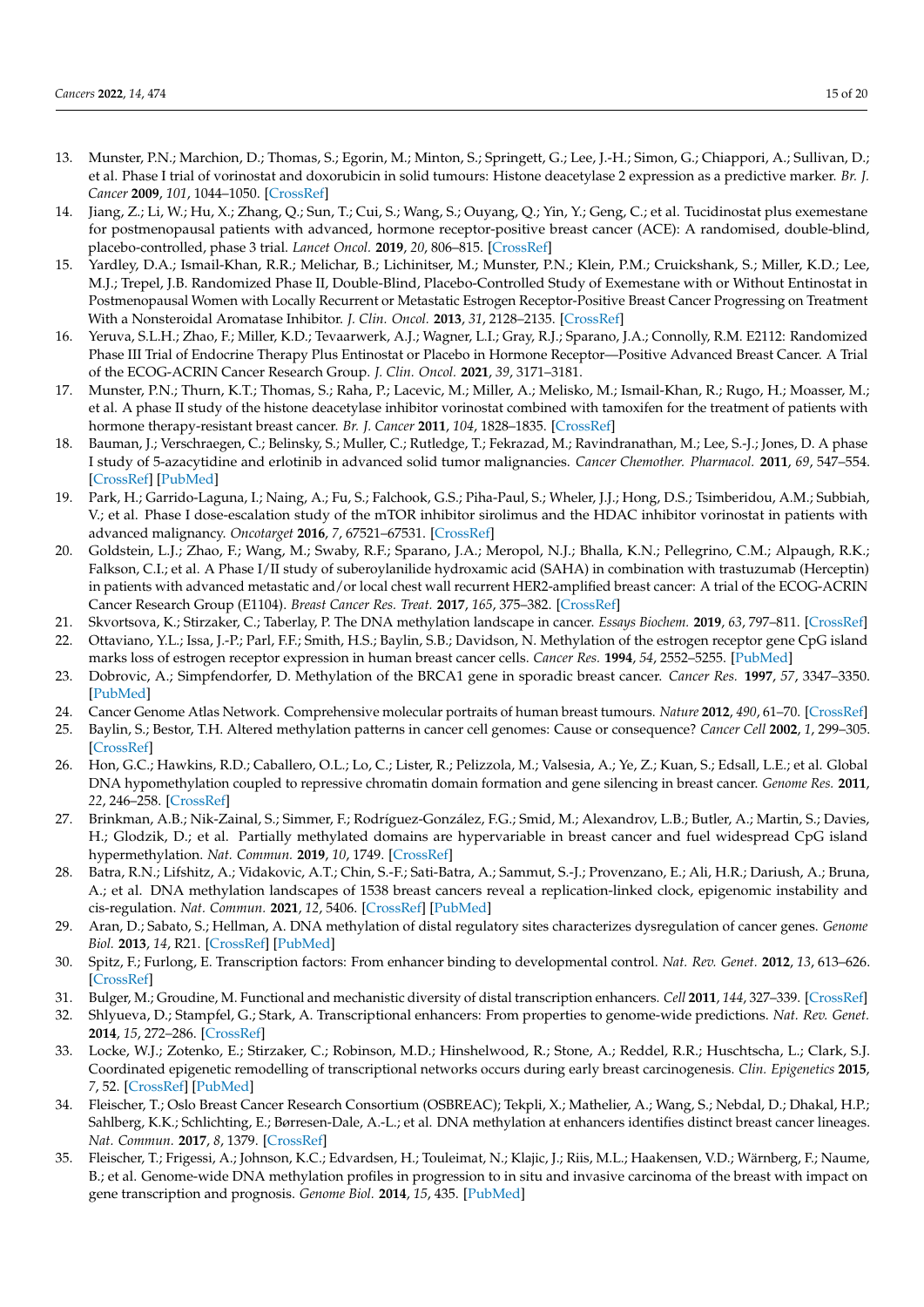- <span id="page-15-0"></span>36. Broome, R.; Chernukhin, I.; Jamieson, S.; Kishore, K.; Papachristou, E.K.; Mao, S.-Q.; Tejedo, C.G.; Mahtey, A.; Theodorou, V.; Groen, A.J.; et al. TET2 is a component of the estrogen receptor complex and controls 5mC to 5hmC conversion at estrogen receptor cis-regulatory regions. *Cell Rep.* **2021**, *34*, 108776. [\[CrossRef\]](http://doi.org/10.1016/j.celrep.2021.108776)
- <span id="page-15-1"></span>37. Lin, X.; Li, J.; Yin, G.; Zhao, Q.; Elias, D.; Lykkesfeldt, A.; Stenvang, J.; Brünner, N.; Wang, J.; Yang, H.; et al. Integrative analyses of gene expression and DNA methylation profiles in breast cancer cell line models of tamoxifen-resistance indicate a potential role of cells with stem-like properties. *Breast Cancer Res.* **2013**, *15*, R119. [\[CrossRef\]](http://doi.org/10.1186/bcr3588) [\[PubMed\]](http://www.ncbi.nlm.nih.gov/pubmed/24355041)
- <span id="page-15-2"></span>38. Stone, A.; Zotenko, E.; Locke, W.J.; Korbie, D.; Millar, E.K.A.; Pidsley, R.; Stirzaker, C.; Graham, P.; Trau, M.; Musgrove, E.A.; et al. DNA methylation of oestrogen-regulated enhancers defines endocrine sensitivity in breast cancer. *Nat. Commun.* **2015**, *6*, 7758. [\[CrossRef\]](http://doi.org/10.1038/ncomms8758)
- <span id="page-15-3"></span>39. Achinger-Kawecka, J.; Valdes-Mora, F.; Luu, P.-L.; Giles, K.A.; Caldon, C.E.; Qu, W.; Nair, S.; Soto, S.; Locke, W.J.; Yeo-Teh, N.S.; et al. Epigenetic reprogramming at estrogen-receptor binding sites alters 3D chromatin landscape in endocrine-resistant breast cancer. *Nat. Commun.* **2020**, *11*, 320. [\[CrossRef\]](http://doi.org/10.1038/s41467-019-14098-x)
- <span id="page-15-4"></span>40. Zhou, Y.; Gerrard, D.L.; Wang, J.; Li, T.; Yang, Y.; Fritz, A.J.; Rajendran, M.; Fu, X.; Stein, G.; Schiff, R.; et al. Temporal dynamic reorganization of 3D chromatin architecture in hormone-induced breast cancer and endocrine resistance. *Nat. Commun.* **2019**, *10*, 1522. [\[CrossRef\]](http://doi.org/10.1038/s41467-019-09320-9)
- <span id="page-15-5"></span>41. Hickey, T.E.; Selth, L.A.; Chia, K.M.; Laven-Law, G.; Milioli, H.H.; Roden, D.; Jindal, S.; Hui, M.; Finlay-Schultz, J.; Ebrahimie, E.; et al. The androgen receptor is a tumor suppressor in estrogen receptor–positive breast cancer. *Nat. Med.* **2021**, *27*, 310–320. [\[CrossRef\]](http://doi.org/10.1038/s41591-020-01168-7)
- <span id="page-15-6"></span>42. Bates, S.E. Epigenetic Therapies for Cancer. *N. Engl. J. Med.* **2020**, *383*, 650–663. [\[CrossRef\]](http://doi.org/10.1056/NEJMra1805035)
- <span id="page-15-7"></span>43. Wong, K.K. DNMT1: A key drug target in triple-negative breast cancer. *Semin. Cancer Biol.* **2020**, *72*, 198–213. [\[CrossRef\]](http://doi.org/10.1016/j.semcancer.2020.05.010)
- <span id="page-15-8"></span>44. Stirzaker, C.; Zotenko, E.; Song, J.Z.; Qu, W.; Nair, S.S.; Locke, W.; Stone, A.; Armstong, N.J.; Robinson, M.D.; Dobrovic, A.; et al. Methylome sequencing in triple-negative breast cancer reveals distinct methylation clusters with prognostic value. *Nat. Commun.* **2015**, *6*, 5899. [\[CrossRef\]](http://doi.org/10.1038/ncomms6899)
- <span id="page-15-9"></span>45. Mehdipour, P.; Marhon, S.A.; Ettayebi, I.; Chakravarthy, A.; Hosseini, A.; Wang, Y.; De Castro, F.A.; Yau, H.L.; Ishak, C.; Abelson, S.; et al. Epigenetic therapy induces transcription of inverted SINEs and ADAR1 dependency. *Nature* **2020**, *588*, 169–173. [\[CrossRef\]](http://doi.org/10.1038/s41586-020-2844-1) [\[PubMed\]](http://www.ncbi.nlm.nih.gov/pubmed/33087935)
- <span id="page-15-10"></span>46. Roulois, D.; Loo Yau, H.; Singhania, R.; Wang, Y.; Danesh, A.; Shen, S.Y.; Han, H.; Liang, G.; Jones, P.A.; Pugh, T.J.; et al. DNA-Demethylating Agents Target Colorectal Cancer Cells by Inducing Viral Mimicry by Endogenous Transcripts. *Cell* **2015**, *162*, 961–973. [\[CrossRef\]](http://doi.org/10.1016/j.cell.2015.07.056)
- <span id="page-15-11"></span>47. Deblois, G.; Tonekaboni, S.A.M.; Grillo, G.; Martinez, C.; Kao, Y.I.; Tai, F.; Ettayebi, I.; Fortier, A.-M.; Savage, P.; Fedor, A.N.; et al. Epigenetic Switch–Induced Viral Mimicry Evasion in Chemotherapy-Resistant Breast Cancer. *Cancer Discov.* **2020**, *10*, 1312–1329. [\[CrossRef\]](http://doi.org/10.1158/2159-8290.CD-19-1493) [\[PubMed\]](http://www.ncbi.nlm.nih.gov/pubmed/32546577)
- <span id="page-15-12"></span>48. Janin, M.; Esteller, M. Epigenetic Awakening of Viral Mimicry in Cancer. *Cancer Discov.* **2020**, *10*, 1258–1260. [\[CrossRef\]](http://doi.org/10.1158/2159-8290.CD-20-0947)
- <span id="page-15-13"></span>49. Dedeurwaerder, S.; Desmedt, C.; Calonne, E.; Singhal, S.K.; Haibe-Kains, B.; Defrance, M.; Michiels, S.; Volkmar, M.; Deplus, R.; Luciani, J.; et al. DNA methylation profiling reveals a predominant immune component in breast cancers. *EMBO Mol. Med.* **2011**, *3*, 726–741. [\[CrossRef\]](http://doi.org/10.1002/emmm.201100801) [\[PubMed\]](http://www.ncbi.nlm.nih.gov/pubmed/21910250)
- <span id="page-15-14"></span>50. Lee, Y.T.; Tan, Y.J.; Falasca, M.; Oon, C.E. Cancer-Associated Fibroblasts: Epigenetic Regulation and Therapeutic Intervention in Breast Cancer. *Cancers* **2020**, *12*, 2949. [\[CrossRef\]](http://doi.org/10.3390/cancers12102949)
- <span id="page-15-15"></span>51. Xiong, H.; Qiu, H.; Zhuang, L.; Xiong, H.; Jiang, R.; Chen, Y. Effects of 5-Aza-CdR on the proliferation of human breast cancer cell line MCF-7 and on the expression of Apaf-1 gene. *J. Huazhong Univ. Sci. Technolog. Med. Sci.* **2009**, *29*, 498–502. [\[CrossRef\]](http://doi.org/10.1007/s11596-009-0421-9)
- <span id="page-15-16"></span>52. Khan, G.N.; Kim, E.J.; Shin, T.S.; Lee, S.H. Azacytidine-induced Chemosensitivity to Doxorubicin in Human Breast Cancer MCF7 Cells. *Anticancer Res.* **2017**, *37*, 2355–2364. [\[CrossRef\]](http://doi.org/10.21873/anticanres.11573)
- <span id="page-15-17"></span>53. Tsai, H.-C.; Li, H.; Van Neste, L.; Cai, Y.; Robert, C.; Rassool, F.V.; Shin, J.J.; Harbom, K.M.; Beaty, R.; Pappou, E.; et al. Transient Low Doses of DNA-Demethylating Agents Exert Durable Antitumor Effects on Hematological and Epithelial Tumor Cells. *Cancer Cell* **2012**, *21*, 430–446. [\[CrossRef\]](http://doi.org/10.1016/j.ccr.2011.12.029) [\[PubMed\]](http://www.ncbi.nlm.nih.gov/pubmed/22439938)
- <span id="page-15-18"></span>54. Achinger-Kawecka, J.; Stirzaker, C.; Chia, K.M.; Portman, N.; Campbell, E.; Du, Q.; Clark, S. Epigenetic therapy suppresses endocrine-resistant breast tumour growth by re-wiring ER-mediated 3D chromatin interactions. *bioRxiv* **2021**. [\[CrossRef\]](http://doi.org/10.1101/2021.06.21.449340)
- <span id="page-15-19"></span>55. Dahn, M.L.; Cruickshank, B.M.; Jackson, A.J.; Dean, C.; Holloway, R.W.; Hall, S.R.; Coyle, K.M.; Maillet, H.; Waisman, D.M.; Goralski, K.B.; et al. Decitabine Response in Breast Cancer Requires Efficient Drug Processing and Is Not Limited by Multidrug Resistance. *Mol. Cancer Ther.* **2020**, *19*, 1110–1122. [\[CrossRef\]](http://doi.org/10.1158/1535-7163.MCT-19-0745) [\[PubMed\]](http://www.ncbi.nlm.nih.gov/pubmed/32156786)
- <span id="page-15-20"></span>56. Butler, C.; Sprowls, S.; Szalai, G.; Arsiwala, T.; Saralkar, P.; Straight, B.; Hatcher, S.; Tyree, E.; Yost, M.; Kohler, W.J.; et al. Hypomethylating Agent Azacitidine Is Effective in Treating Brain Metastasis Triple-Negative Breast Cancer Through Regulation of DNA Methylation of Keratin 18 Gene. *Transl. Oncol.* **2020**, *13*, 100775. [\[CrossRef\]](http://doi.org/10.1016/j.tranon.2020.100775) [\[PubMed\]](http://www.ncbi.nlm.nih.gov/pubmed/32408199)
- <span id="page-15-21"></span>57. Yu, J.; Qin, B.; Moyer, A.M.; Nowsheen, S.; Liu, T.; Qin, S.; Zhuang, Y.; Liu, D.; Lu, S.W.; Kalari, K.R.; et al. DNA methyltransferase expression in triple-negative breast cancer predicts sensitivity to decitabine. *J. Clin. Investig.* **2018**, *128*, 2376–2388. [\[CrossRef\]](http://doi.org/10.1172/JCI97924) 58. Esteller, M. Epigenetics in cancer. *N. Engl. J. Med.* **2008**, *358*, 1148–1159. [\[CrossRef\]](http://doi.org/10.1056/NEJMra072067)
- <span id="page-15-23"></span><span id="page-15-22"></span>59. Bannister, A.J.; Kouzarides, T. Regulation of chromatin by histone modifications. *Cell Res.* **2011**, *21*, 381–395. [\[CrossRef\]](http://doi.org/10.1038/cr.2011.22)
- <span id="page-15-24"></span>60. Tessarz, P.; Kouzarides, T. Histone core modifications regulating nucleosome structure and dynamics. *Nat. Rev. Mol. Cell Biol.* **2014**, *15*, 703–708. [\[CrossRef\]](http://doi.org/10.1038/nrm3890) [\[PubMed\]](http://www.ncbi.nlm.nih.gov/pubmed/25315270)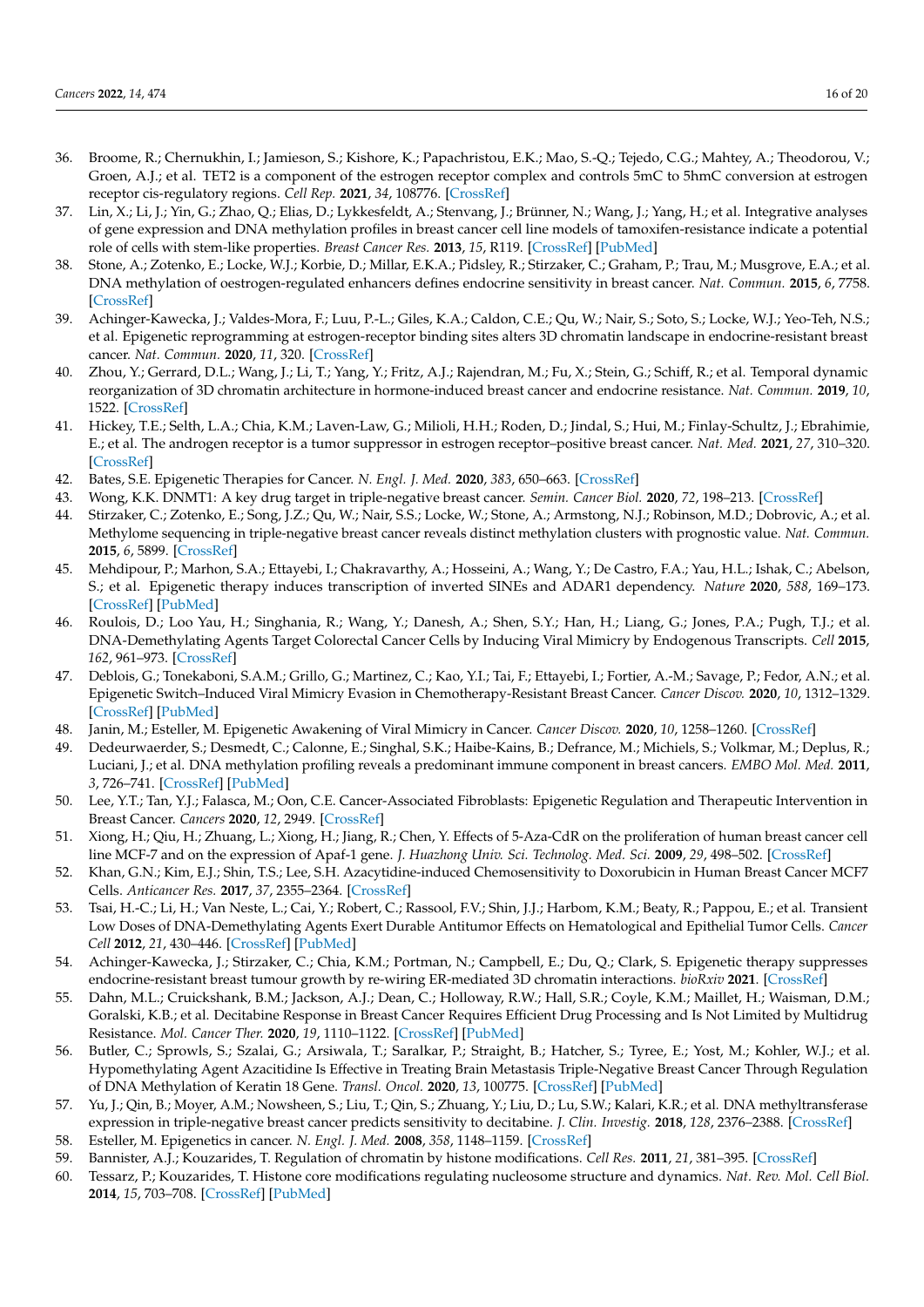- <span id="page-16-0"></span>61. Huang, L.; Pardee, A.B. Suberoylanilide Hydroxamic Acid as a Potential Therapeutic Agent for Human Breast Cancer Treatment. *Mol. Med.* **2000**, *6*, 849–866. [\[CrossRef\]](http://doi.org/10.1007/BF03401823)
- <span id="page-16-1"></span>62. Robertson, F.M.; Woodward, W.; Pickei, R.; Ye, Z.; Bornmann, W.; Pal, A.; Peng, Z.; Hall, C.S.; Cristofanilli, M.; Woodward, W.A.; et al. Suberoylanilide hydroxamic acid blocks self-renewal and homotypic aggregation of inflammatory breast cancer spheroids. *Cancer* **2010**, *116* (Suppl. 11), 2760–2767. [\[CrossRef\]](http://doi.org/10.1002/cncr.25176) [\[PubMed\]](http://www.ncbi.nlm.nih.gov/pubmed/20503408)
- <span id="page-16-2"></span>63. Aztopal, N.; Erkisa, M.; Erturk, E.; Ulukaya, E.; Tokullugil, A.H.; Ari, F. Valproic acid, a histone deacetylase inhibitor, induces apoptosis in breast cancer stem cells. *Chem. Interact.* **2018**, *280*, 51–58. [\[CrossRef\]](http://doi.org/10.1016/j.cbi.2017.12.003)
- <span id="page-16-3"></span>64. Thomas, S.; Thurn, K.T.; Biçaku, E.; Marchion, D.C.; Münster, P.N. Addition of a histone deacetylase inhibitor redirects tamoxifentreated breast cancer cells into apoptosis, which is opposed by the induction of autophagy. *Breast Cancer Res. Treat.* **2011**, *130*, 437–447. [\[CrossRef\]](http://doi.org/10.1007/s10549-011-1364-y)
- <span id="page-16-4"></span>65. Sabnis, G.J.; Goloubeva, O.G.; Kazi, A.A.; Shah, P.; Brodie, A.H. HDAC Inhibitor Entinostat Restores Responsiveness of Letrozole-Resistant MCF-7Ca Xenografts to Aromatase Inhibitors through Modulation of Her-2. *Mol. Cancer Ther.* **2013**, *12*, 2804–2816. [\[CrossRef\]](http://doi.org/10.1158/1535-7163.MCT-13-0345) [\[PubMed\]](http://www.ncbi.nlm.nih.gov/pubmed/24092810)
- <span id="page-16-5"></span>66. Sabnis, G.J.; Goloubeva, O.; Chumsri, S.; Nguyen, N.; Sukumar, S.; Brodie, A.M.H. Functional Activation of the Estrogen Receptor-α and Aromatase by the HDAC Inhibitor Entinostat Sensitizes ER-Negative Tumors to Letrozole. *Cancer Res.* **2011**, *71*, 1893–1903. [\[CrossRef\]](http://doi.org/10.1158/0008-5472.CAN-10-2458)
- <span id="page-16-6"></span>67. Fuino, L.; Bali, P.; Wittmann, S.; Donapaty, S.; Guo, F.; Yamaguchi, H.; Wang, H.-G.; Atadja, P.; Bhalla, K. Histone deacetylase inhibitor LAQ824 down-regulates Her-2 and sensitizes human breast cancer cells to trastuzumab, taxotere, gemcitabine, and epothilone B. *Mol. Cancer Ther.* **2003**, *2*, 971.
- <span id="page-16-7"></span>68. Miller, K.; Wang, M.; Gralow, J.; Dickler, M.; Cobleigh, M.; Perez, E.A.; Shenkier, T.; Cella, D.; Davidson, N.E. Paclitaxel plus Bevacizumab versus Paclitaxel Alone for Metastatic Breast Cancer. *N. Engl. J. Med.* **2007**, *357*, 2666–2676. [\[CrossRef\]](http://doi.org/10.1056/NEJMoa072113)
- <span id="page-16-8"></span>69. Plass, C.; Pfister, S.; Lindroth, A.; Bogatyrova, O.; Claus, R.; Lichter, P. Mutations in regulators of the epigenome and their connections to global chromatin patterns in cancer. *Nat. Rev. Genet.* **2013**, *14*, 765–780. [\[CrossRef\]](http://doi.org/10.1038/nrg3554) [\[PubMed\]](http://www.ncbi.nlm.nih.gov/pubmed/24105274)
- <span id="page-16-9"></span>70. Skulte, K.; Phan, L.; Clark, S.J.; Taberlay, P.C. Chromatin remodeler mutations in human cancers: Epigenetic implications. *Epigenomics* **2014**, *6*, 397–414. [\[CrossRef\]](http://doi.org/10.2217/epi.14.37) [\[PubMed\]](http://www.ncbi.nlm.nih.gov/pubmed/25333849)
- <span id="page-16-10"></span>71. Belandia, B.; Orford, R.L.; Hurst, H.C.; Parker, M.G. Targeting of SWI/SNF chromatin remodelling complexes to estrogenresponsive genes. *EMBO J.* **2002**, *21*, 4094–4103. [\[CrossRef\]](http://doi.org/10.1093/emboj/cdf412)
- <span id="page-16-11"></span>72. García-Pedrero, J.M.; Kiskinis, E.; Parker, M.G.; Belandia, B. The SWI/SNF Chromatin Remodeling Subunit BAF57 Is a Critical Regulator of Estrogen Receptor Function in Breast Cancer Cells. *J. Biol. Chem.* **2006**, *281*, 22656–22664. [\[CrossRef\]](http://doi.org/10.1074/jbc.M602561200) [\[PubMed\]](http://www.ncbi.nlm.nih.gov/pubmed/16769725)
- <span id="page-16-12"></span>73. Razavi, P.; Chang, M.T.; Xu, G.; Bandlamudi, C.; Ross, D.S.; Vasan, N.; Cai, Y.; Bielski, C.M.; Donoghue, M.T.A.; Jonsson, P.; et al. The Genomic Landscape of Endocrine-Resistant Advanced Breast Cancers. *Cancer Cell* **2018**, *34*, 427–438.e6. [\[CrossRef\]](http://doi.org/10.1016/j.ccell.2018.08.008) [\[PubMed\]](http://www.ncbi.nlm.nih.gov/pubmed/30205045)
- <span id="page-16-13"></span>74. Xu, G.; Chhangawala, S.; Cocco, E.; Razavi, P.; Cai, Y.; Otto, J.; Ferrando, L.; Selenica, P.; Ladewig, E.; Chan, C.; et al. ARID1A determines luminal identity and therapeutic response in estrogen-receptor-positive breast cancer. *Nat. Genet.* **2020**, *52*, 198–207. [\[CrossRef\]](http://doi.org/10.1038/s41588-019-0554-0)
- <span id="page-16-14"></span>75. Nagarajan, S.; Rao, S.V.; Sutton, J.; Cheeseman, D.; Dunn, S.; Papachristou, E.K.; Prada, J.-E.G.; Couturier, D.-L.; Kumar, S.; Kishore, K.; et al. ARID1A influences HDAC1/BRD4 activity, intrinsic proliferative capacity and breast cancer treatment response. *Nat. Genet.* **2020**, *52*, 187–197. [\[CrossRef\]](http://doi.org/10.1038/s41588-019-0541-5)
- <span id="page-16-15"></span>76. Shorstova, T.; Foulkes, W.D.; Witcher, M. Achieving clinical success with BET inhibitors as anti-cancer agents. *Br. J. Cancer* **2021**, *124*, 1478–1490. [\[CrossRef\]](http://doi.org/10.1038/s41416-021-01321-0)
- <span id="page-16-16"></span>77. Da Motta, L.L.; Ledaki, I.; Purshouse, K.; Haider, S.; De Bastiani, M.A.; Baban, D.; Morotti, M.; Steers, G.; Wigfield, S.; Bridges, E.; et al. The BET inhibitor JQ1 selectively impairs tumour response to hypoxia and downregulates CA9 and angiogenesis in triple negative breast cancer. *Oncogene* **2017**, *36*, 122–132. [\[CrossRef\]](http://doi.org/10.1038/onc.2016.184)
- 78. Vázquez, R.; Riveiro, M.E.; Astorgues-Xerri, L.; Odore, E.; Rezai, K.; Erba, E.; Panini, N.; Rinaldi, A.; Kwee, I.; Beltrame, L.; et al. The bromodomain inhibitor OTX015 (MK-8628) exerts anti-tumor activity in triple-negative breast cancer models as single agent and in combination with everolimus. *Oncotarget* **2016**, *8*, 7598–7613. [\[CrossRef\]](http://doi.org/10.18632/oncotarget.13814)
- <span id="page-16-17"></span>79. Shu, S.; Lin, C.Y.; He, H.H.; Witwicki, R.M.; Tabassum, D.P.; Roberts, J.M.; Janiszewska, M.; Huh, S.J.; Liang, Y.; Ryan, J.; et al. Response and resistance to BET bromodomain inhibitors in triple-negative breast cancer. *Nature* **2016**, *529*, 413–417. [\[CrossRef\]](http://doi.org/10.1038/nature16508) [\[PubMed\]](http://www.ncbi.nlm.nih.gov/pubmed/26735014)
- <span id="page-16-18"></span>80. Feng, Q.; Zhang, Z.; Shea, M.J.; Creighton, C.J.; Coarfa, C.; Hilsenbeck, S.G.; Lanz, R.; He, B.; Wang, L.; Fu, X.; et al. An epigenomic approach to therapy for tamoxifen-resistant breast cancer. *Cell Res.* **2014**, *24*, 809–819. [\[CrossRef\]](http://doi.org/10.1038/cr.2014.71) [\[PubMed\]](http://www.ncbi.nlm.nih.gov/pubmed/24874954)
- <span id="page-16-19"></span>81. Perez-Salvia, M.; Simó-Riudalbas, L.; Llinàs-Arias, P.; Roa, L.; Setien, F.; Soler, M.; De Moura, M.C.; Bradner, J.E.; Gonzalez-Suarez, E.; Moutinho, C.; et al. Bromodomain inhibition shows antitumoral activity in mice and human luminal breast cancer. *Oncotarget* **2017**, *8*, 51621–51629. [\[CrossRef\]](http://doi.org/10.18632/oncotarget.18255)
- <span id="page-16-20"></span>82. Yan, X.; Zhao, Y.; Liu, Y.; Yang, Q.; Dong, L.; Wu, Z.; Nie, J.; Chen, D.; Bai, M.; Ti, D.; et al. Case Report: Low-Dose Decitabine Plus Anti-PD-1 Inhibitor Camrelizumab for Previously Treated Advanced Metastatic Non-Small Cell Lung Cancer. *Front. Oncol.* **2020**, *10*, 558572. [\[CrossRef\]](http://doi.org/10.3389/fonc.2020.558572)
- <span id="page-16-21"></span>83. Weng, R.R.; Lu, H.-H.; Lin, C.-T.; Fan, C.-C.; Lin, R.-S.; Huang, T.-C.; Lin, S.-Y.; Huang, Y.-J.; Juan, Y.-H.; Wu, Y.-C.; et al. Epigenetic modulation of immune synaptic-cytoskeletal networks potentiates γδ T cell-mediated cytotoxicity in lung cancer. *Nat. Commun.* **2021**, *12*, 2163. [\[CrossRef\]](http://doi.org/10.1038/s41467-021-22433-4)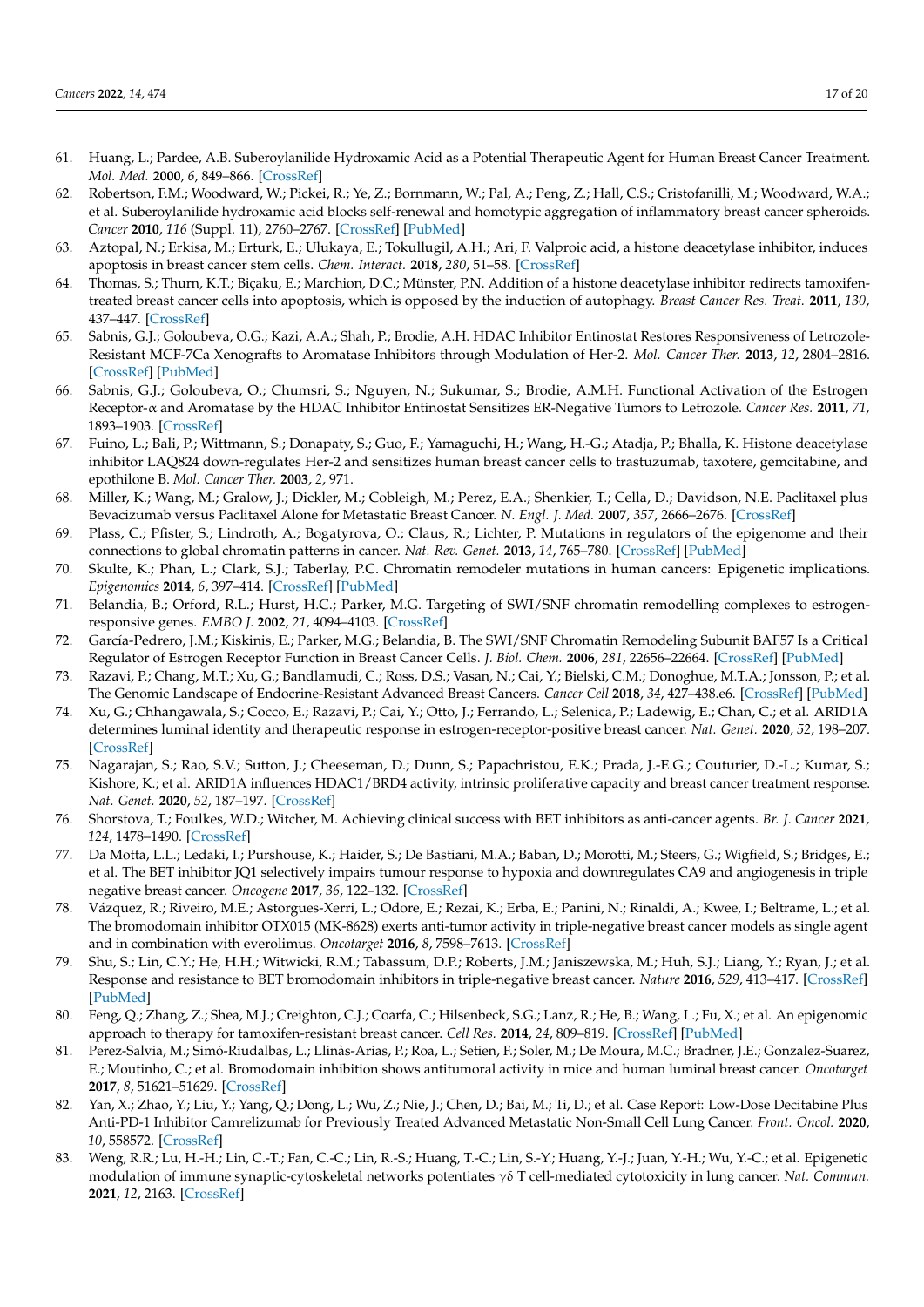- <span id="page-17-0"></span>84. Yu, G.; Wu, Y.; Wang, W.; Xu, J.; Lv, X.; Cao, X.; Wan, T. Low-dose decitabine enhances the effect of PD-1 blockade in colorectal cancer with microsatellite stability by re-modulating the tumor microenvironment. *Cell. Mol. Immunol.* **2018**, *16*, 401–409. [\[CrossRef\]](http://doi.org/10.1038/s41423-018-0026-y) [\[PubMed\]](http://www.ncbi.nlm.nih.gov/pubmed/29622799)
- <span id="page-17-1"></span>85. Huang, K.C.-Y.; Chiang, S.-F.; Chen, W.T.-L.; Chen, T.-W.; Hu, C.-H.; Yang, P.-C.; Ke, T.-W.; Chao, K.S.C. Decitabine Augments Chemotherapy-Induced PD-L1 Upregulation for PD-L1 Blockade in Colorectal Cancer. *Cancers* **2020**, *12*, 462. [\[CrossRef\]](http://doi.org/10.3390/cancers12020462)
- <span id="page-17-2"></span>86. Cortes, J.; Cescon, D.W.; Rugo, H.S.; Nowecki, Z.; Im, S.-A.; Yusof, M.M.; Gallardo, C.; Lipatov, O.; Barrios, C.H.; Holgado, E.; et al. Pembrolizumab plus chemotherapy versus placebo plus chemotherapy for previously untreated locally recurrent inoperable or metastatic triple-negative breast cancer (KEYNOTE-355): A randomised, placebo-controlled, double-blind, phase 3 clinical trial. *Lancet* **2020**, *396*, 1817–1828. [\[CrossRef\]](http://doi.org/10.1016/S0140-6736(20)32531-9)
- 87. Schmid, P.; Cortes, J.; Pusztai, L.; McArthur, H.; Kümmel, S.; Bergh, J.; Denkert, C.; Park, Y.H.; Hui, R.; Harbeck, N.; et al. Pembrolizumab for Early Triple-Negative Breast Cancer. *N. Engl. J. Med.* **2020**, *382*, 810–821. [\[CrossRef\]](http://doi.org/10.1056/NEJMoa1910549)
- <span id="page-17-3"></span>88. Schmid, P.; Adams, S.; Rugo, H.S.; Schneeweiss, A.; Barrios, C.H.; Iwata, H.; Diéras, V.; Hegg, R.; Im, S.-A.; Wright, G.S.; et al. Atezolizumab and Nab-Paclitaxel in Advanced Triple-Negative Breast Cancer. *N. Engl. J. Med.* **2018**, *379*, 2108–2121. [\[CrossRef\]](http://doi.org/10.1056/NEJMoa1809615) [\[PubMed\]](http://www.ncbi.nlm.nih.gov/pubmed/30345906)
- <span id="page-17-4"></span>89. Li, H.; Chiappinelli, K.B.; Guzzetta, A.A.; Easwaran, H.; Yen, R.-W.C.; Vatapalli, R.; Topper, M.J.; Luo, J.; Connolly, R.M.; Azad, N.S.; et al. Immune regulation by low doses of the DNA methyltransferase inhibitor 5-azacitidine in common human epithelial cancers. *Oncotarget* **2014**, *5*, 587–598. [\[CrossRef\]](http://doi.org/10.18632/oncotarget.1782)
- <span id="page-17-5"></span>90. Christmas, B.J.; Rafie, C.I.; Hopkins, A.C.; Scott, B.A.; Ma, H.S.; Cruz, K.A.; Woolman, S.; Armstrong, T.D.; Connolly, R.M.; Azad, N.A.; et al. Entinostat Converts Immune-Resistant Breast and Pancreatic Cancers into Checkpoint-Responsive Tumors by Reprogramming Tumor-Infiltrating MDSCs. *Cancer Immunol. Res.* **2018**, *6*, 1561–1577. [\[CrossRef\]](http://doi.org/10.1158/2326-6066.CIR-18-0070)
- <span id="page-17-6"></span>91. Tripathy, D.; Im, S.-A.; Colleoni, M.; Franke, F.; Bardia, A.; Harbeck, N.; Hurvitz, S.A.; Chow, L.; Sohn, J.; Lee, K.S.; et al. Ribociclib plus endocrine therapy for premenopausal women with hormone-receptor-positive, advanced breast cancer (MONALEESA-7): A randomised phase 3 trial. *Lancet Oncol.* **2018**, *19*, 904–915. [\[CrossRef\]](http://doi.org/10.1016/S1470-2045(18)30292-4)
- 92. Goetz, M.P.; Toi, M.; Campone, M.; Sohn, J.; Paluch-Shimon, S.; Huober, J.; Park, I.H.; Trédan, O.; Chen, S.-C.; Manso, L.; et al. MONARCH 3: Abemaciclib as Initial Therapy for Advanced Breast Cancer. *J. Clin. Oncol.* **2017**, *35*, 3638–3646. [\[CrossRef\]](http://doi.org/10.1200/JCO.2017.75.6155)
- 93. Finn, R.S.; Martin, M.; Rugo, H.S.; Jones, S.; Im, S.-A.; Gelmon, K.; Harbeck, N.; Lipatov, O.N.; Walshe, J.M.; Moulder, S.; et al. Palbociclib and Letrozole in Advanced Breast Cancer. *N. Engl. J. Med.* **2016**, *375*, 1925–1936. [\[CrossRef\]](http://doi.org/10.1056/NEJMoa1607303)
- <span id="page-17-7"></span>94. Hortobagyi, G.N.; Stemmer, S.M.; Burris, H.A.; Yap, Y.-S.; Sonke, G.S.; Paluch-Shimon, S.; Campone, M.; Blackwell, K.L.; Andre, F.; Winer, E.P.; et al. Ribociclib as First-Line Therapy for HR-Positive, Advanced Breast Cancer. *N. Engl. J. Med.* **2016**, *375*, 1738–1748. [\[CrossRef\]](http://doi.org/10.1056/NEJMoa1609709) [\[PubMed\]](http://www.ncbi.nlm.nih.gov/pubmed/27717303)
- <span id="page-17-8"></span>95. Stefansson, O.A.; Esteller, M. Epigenetic Modifications in Breast Cancer and Their Role in Personalized Medicine. *Am. J. Pathol.* **2013**, *183*, 1052–1063. [\[CrossRef\]](http://doi.org/10.1016/j.ajpath.2013.04.033)
- <span id="page-17-9"></span>96. Drew, Y.; Mulligan, E.A.; Vong, W.-T.; Thomas, H.D.; Kahn, S.; Kyle, S.; Mukhopadhyay, A.; Los, G.; Hostomsky, Z.; Plummer, E.R.; et al. Therapeutic Potential of Poly(ADP-ribose) Polymerase Inhibitor AG014699 in Human Cancers With Mutated or Methylated BRCA1 or BRCA2. *JNCI J. Natl. Cancer Inst.* **2010**, *103*, 334–346. [\[CrossRef\]](http://doi.org/10.1093/jnci/djq509) [\[PubMed\]](http://www.ncbi.nlm.nih.gov/pubmed/21183737)
- <span id="page-17-10"></span>97. Marijon, H.; Lee, D.H.; Ding, L.-W.; Sun, H.; Gery, S.; de Gramont, A.; Koeffler, H.P. Co-targeting poly(ADP-ribose) polymerase (PARP) and histone deacetylase (HDAC) in triple-negative breast cancer: Higher synergism in BRCA mutated cells. *Biomed. Pharmacother.* **2018**, *99*, 543–551. [\[CrossRef\]](http://doi.org/10.1016/j.biopha.2018.01.045) [\[PubMed\]](http://www.ncbi.nlm.nih.gov/pubmed/29902865)
- <span id="page-17-11"></span>98. Min, A.; Im, S.-A.; Kim, D.K.; Song, S.-H.; Kim, H.-J.; Lee, K.-H.; Kim, T.-Y.; Han, S.-W.; Oh, D.-Y.; O'Connor, M.J.; et al. Histone deacetylase inhibitor, suberoylanilide hydroxamic acid (SAHA), enhances anti-tumor effects of the poly (ADP-ribose) polymerase (PARP) inhibitor olaparib in triple-negative breast cancer cells. *Breast Cancer Res.* **2015**, *17*, 33. [\[CrossRef\]](http://doi.org/10.1186/s13058-015-0534-y) [\[PubMed\]](http://www.ncbi.nlm.nih.gov/pubmed/25888415)
- <span id="page-17-12"></span>99. Yang, L.; Zhang, Y.; Shan, W.; Hu, Z.; Yuan, J.; Pi, J.; Wang, Y.; Fan, L.; Tang, Z.; Li, C.; et al. Repression of BET activity sensitizes homologous recombination–proficient cancers to PARP inhibition. *Sci. Transl. Med.* **2017**, *9*, eaal1645. [\[CrossRef\]](http://doi.org/10.1126/scitranslmed.aal1645)
- <span id="page-17-13"></span>100. Mio, C.; Gerratana, L.; Bolis, M.; Caponnetto, F.; Zanello, A.; Barbina, M.; Di Loreto, C.; Garattini, E.; Damante, G.; Puglisi, F. BET proteins regulate homologous recombination-mediated DNA repair: BRCAness and implications for cancer therapy. *Int. J. Cancer* **2019**, *144*, 755–766. [\[CrossRef\]](http://doi.org/10.1002/ijc.31898) [\[PubMed\]](http://www.ncbi.nlm.nih.gov/pubmed/30259975)
- <span id="page-17-14"></span>101. Jones, P.A.; Baylin, S.B. The epigenomics of cancer. *Cell* **2007**, *128*, 683–692. [\[CrossRef\]](http://doi.org/10.1016/j.cell.2007.01.029)
- <span id="page-17-15"></span>102. Stirzaker, C.; Taberlay, P.; Statham, A.L.; Clark, S.J. Mining cancer methylomes: Prospects and challenges. *Trends Genet.* **2014**, *30*, 75–84. [\[CrossRef\]](http://doi.org/10.1016/j.tig.2013.11.004)
- <span id="page-17-16"></span>103. Alix-Panabières, C. The future of liquid biopsy. *Nature* **2020**, *579*, S9. [\[CrossRef\]](http://doi.org/10.1038/d41586-020-00844-5)
- <span id="page-17-17"></span>104. Coombes, R.C.; Page, K.; Salari, R.; Hastings, R.K.; Armstrong, A.C.; Ahmed, S.; Ali, S.; Cleator, S.J.; Kenny, L.M.; Stebbing, J.; et al. Personalized Detection of Circulating Tumor DNA Antedates Breast Cancer Metastatic Recurrence. *Clin. Cancer Res.* **2019**, *25*, 4255–4263. [\[CrossRef\]](http://doi.org/10.1158/1078-0432.CCR-18-3663) [\[PubMed\]](http://www.ncbi.nlm.nih.gov/pubmed/30992300)
- <span id="page-17-18"></span>105. Cristofanilli, M.; Fortina, P.; Dawson, S.-J.; Rosenfeld, N.; Caldas, C.; Weiss, L.; Hufnagl, C.; Greil, R. Circulating Tumor DNA to Monitor Metastatic Breast Cancer. *N. Engl. J. Med.* **2013**, *369*, 93–94. [\[CrossRef\]](http://doi.org/10.1056/nejmc1306040) [\[PubMed\]](http://www.ncbi.nlm.nih.gov/pubmed/23822789)
- <span id="page-17-19"></span>106. Lam, D.; Luu, P.-L.; Song, J.Z.; Qu, W.; Risbridger, G.P.; Lawrence, M.G.; Lu, J.; Trau, M.; Korbie, D.; Clark, S.J.; et al. Comprehensive evaluation of targeted multiplex bisulphite PCR sequencing for validation of DNA methylation biomarker panels. *Clin. Epigenetics* **2020**, *12*, 90. [\[CrossRef\]](http://doi.org/10.1186/s13148-020-00880-y) [\[PubMed\]](http://www.ncbi.nlm.nih.gov/pubmed/32571390)
- <span id="page-17-20"></span>107. Cottrell, S.E.; Laird, P.W. Sensitive Detection of DNA Methylation. *Ann. N. Y. Acad. Sci.* **2003**, *983*, 120–130. [\[CrossRef\]](http://doi.org/10.1111/j.1749-6632.2003.tb05967.x) [\[PubMed\]](http://www.ncbi.nlm.nih.gov/pubmed/12724217)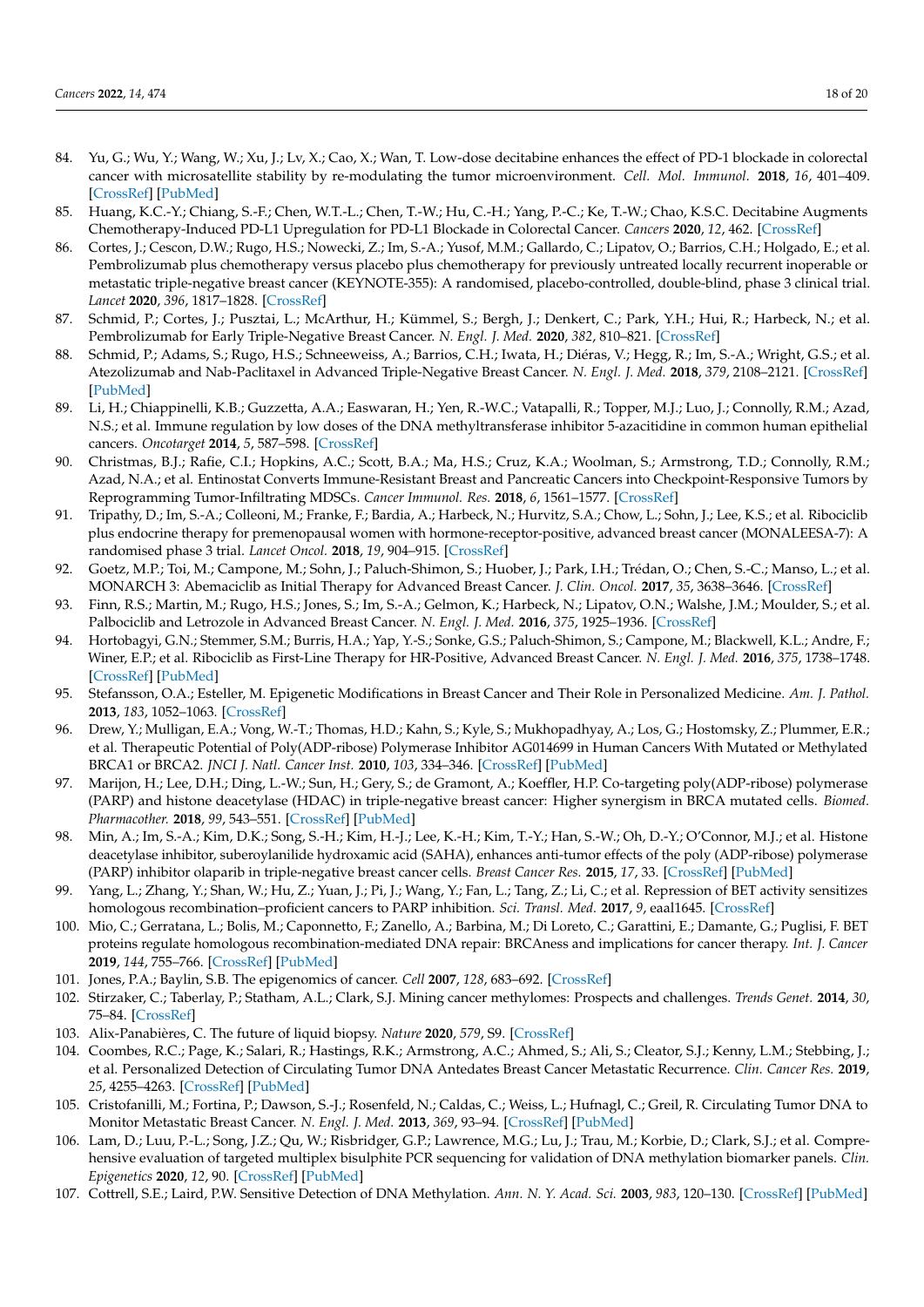- <span id="page-18-0"></span>108. Shan, M.; Yin, H.; Li, J.; Li, X.; Wang, D.; Su, Y.; Niu, M.; Zhong, Z.; Wang, J.; Zhang, X.; et al. Detection of aberrant methylation of a six-gene panel in serum DNA for diagnosis of breast cancer. *Oncotarget* **2016**, *7*, 18485–18494. [\[CrossRef\]](http://doi.org/10.18632/oncotarget.7608)
- <span id="page-18-1"></span>109. Zhang, X.; Zhao, D.; Yin, Y.; Yang, T.; You, Z.; Li, D.; Chen, Y.; Jiang, Y.; Xu, S.; Geng, J.; et al. Circulating cell-free DNA-based methylation patterns for breast cancer diagnosis. *NPJ Breast Cancer* **2021**, *7*, 106. [\[CrossRef\]](http://doi.org/10.1038/s41523-021-00316-7)
- <span id="page-18-2"></span>110. Klein, E.; Richards, D.; Cohn, A.; Tummala, M.; Lapham, R.; Cosgrove, D.; Chung, G.; Clement, J.; Gao, J.; Hunkapiller, N.; et al. Clinical validation of a targeted methylation-based multi-cancer early detection test using an independent validation set. *Ann. Oncol.* **2021**, *32*, 1167–1177. [\[CrossRef\]](http://doi.org/10.1016/j.annonc.2021.05.806)
- <span id="page-18-3"></span>111. Liu, M.C.; Oxnard, G.R.; Klein, E.A.; Swanton, C.; Seiden, M.V. Sensitive and specific multi-cancer detection and localization using methylation signatures in cell-free DNA. *Ann. Oncol.* **2020**, *31*, 745–759. [\[CrossRef\]](http://doi.org/10.1016/j.annonc.2020.02.011)
- <span id="page-18-4"></span>112. Sharma, G.; Mirza, S.; Parshad, R.; Gupta, S.D.; Ralhan, R. DNA methylation of circulating DNA: A marker for monitoring efficacy of neoadjuvant chemotherapy in breast cancer patients. *Tumor Biol.* **2012**, *33*, 1837–1843. [\[CrossRef\]](http://doi.org/10.1007/s13277-012-0443-y)
- <span id="page-18-5"></span>113. Zurita, M.; Lara, P.C.; del Moral, R.; Torres, B.; Linares-Fernández, J.L.; Arrabal, S.R.; de Almodóvar, J.M.R. Hypermethylated 14-3-3-sigma and ESR1 gene promoters in serum as candidate biomarkers for the diagnosis and treatment efficacy of breast cancer metastasis. *BMC Cancer* **2010**, *10*, 217. [\[CrossRef\]](http://doi.org/10.1186/1471-2407-10-217)
- <span id="page-18-6"></span>114. Fiegl, H.; Jones, A.; Hauser-Kronberger, C.; Hutarew, G.; Reitsamer, R.; Jones, R.L.; Dowsett, M.; Mueller-Holzner, E.; Windbichler, G.; Daxenbichler, G.; et al. Methylated NEUROD1 Promoter is a Marker for Chemosensitivity in Breast Cancer. *Clin. Cancer Res.* **2008**, *14*, 3494–3502. [\[CrossRef\]](http://doi.org/10.1158/1078-0432.CCR-07-4557)
- <span id="page-18-7"></span>115. Fiegl, H.; Millinger, S.; Mueller-Holzner, E.; Marth, C.; Ensinger, C.; Berger, A.; Klocker, H.; Goebel, G.; Widschwendter, M. Circulating Tumor-Specific DNA: A Marker for Monitoring Efficacy of Adjuvant Therapy in Cancer Patients. *Cancer Res.* **2005**, *65*, 1141–1145. [\[CrossRef\]](http://doi.org/10.1158/0008-5472.CAN-04-2438)
- <span id="page-18-8"></span>116. Moss, J.; Zick, A.; Grinshpun, A.; Carmon, E.; Maoz, M.; Ochana, B.; Abraham, O.; Arieli, O.; Germansky, L.; Meir, K.; et al. Circulating breast-derived DNA allows universal detection and monitoring of localized breast cancer. *Ann. Oncol.* **2020**, *31*, 395–403. [\[CrossRef\]](http://doi.org/10.1016/j.annonc.2019.11.014) [\[PubMed\]](http://www.ncbi.nlm.nih.gov/pubmed/32067681)
- <span id="page-18-9"></span>117. Visvanathan, K.; Fackler, M.S.; Zhang, Z.; Bujanda, Z.L.; Jeter, S.C.; Sokoll, L.J.; Garrett-Mayer, E.; Cope, L.M.; Umbricht, C.B.; Euhus, D.M.; et al. Monitoring of Serum DNA Methylation as an Early Independent Marker of Response and Survival in Metastatic Breast Cancer: TBCRC 005 Prospective Biomarker Study. *J. Clin. Oncol.* **2017**, *35*, 751–758. [\[CrossRef\]](http://doi.org/10.1200/JCO.2015.66.2080)
- <span id="page-18-10"></span>118. Fackler, M.J.; Bujanda, Z.L.; Umbricht, C.; Teo, W.W.; Cho, S.; Zhang, Z.; Visvanathan, K.; Jeter, S.; Argani, P.; Wang, C.; et al. Novel Methylated Biomarkers and a Robust Assay to Detect Circulating Tumor DNA in Metastatic Breast Cancer. *Cancer Res.* **2014**, *74*, 2160–2170. [\[CrossRef\]](http://doi.org/10.1158/0008-5472.CAN-13-3392)
- <span id="page-18-11"></span>119. De Ruijter, T.C.; van der Heide, F.; Smits, K.M.; Aarts, M.J.; van Engeland, M.; Heijnen, V.C. Prognostic DNA methylation markers for hormone receptor breast cancer: A systematic review. *Breast Cancer Res.* **2020**, *22*, 13. [\[CrossRef\]](http://doi.org/10.1186/s13058-020-1250-9) [\[PubMed\]](http://www.ncbi.nlm.nih.gov/pubmed/32005275)
- <span id="page-18-12"></span>120. Fontes-Sousa, M.; Amorim, M.; Salta, S.; Palma De Sousa, S.; Henrique, R.; Jerónimo, C. Predicting resistance to endocrine therapy in breast cancer: It's time for epigenetic biomarkers (Review). *Oncol. Rep.* **2019**, *41*, 1431–1438. [\[CrossRef\]](http://doi.org/10.3892/or.2019.6967) [\[PubMed\]](http://www.ncbi.nlm.nih.gov/pubmed/30664168)
- <span id="page-18-13"></span>121. Martens, J.W.; Nimmrich, I.; Koenig, T.; Look, M.P.; Harbeck, N.; Model, F.; Kluth, A.; Vries, J.B.-D.; Sieuwerts, A.M.; Portengen, H.; et al. Association of DNA Methylation of Phosphoserine Aminotransferase with Response to Endocrine Therapy in Patients with Recurrent Breast Cancer. *Cancer Res.* **2005**, *65*, 4101–4117. [\[CrossRef\]](http://doi.org/10.1158/0008-5472.CAN-05-0064)
- <span id="page-18-14"></span>122. Dodaran, M.S.; Borgoni, S.; Sofyalı, E.; Verschure, P.J.; Wiemann, S.; Moerland, P.D.; van Kampen, A.H. Candidate methylation sites associated with endocrine therapy resistance in ER+/HER2- breast cancer. *BMC Cancer* **2020**, *20*, 676.
- <span id="page-18-15"></span>123. Fackler, M.J.; Cho, S.; Cope, L.; Gabrielson, E.; Visvanathan, K.; Wilsbach, K.; Meir-Levi, D.; Lynch, C.F.; Marks, J.; Geradts, J.; et al. DNA methylation markers predict recurrence-free interval in triple-negative breast cancer. *NPJ Breast Cancer* **2020**, *6*, 3. [\[CrossRef\]](http://doi.org/10.1038/s41523-020-0145-3)
- <span id="page-18-16"></span>124. Pineda, B.; Diaz-Lagares, A.; Pérez-Fidalgo, J.A.; Burgués, O.; González-Barrallo, I.; Crujeiras, A.B.; Sandoval, J.; Esteller, M.; Lluch, A.; Eroles, P. A two-gene epigenetic signature for the prediction of response to neoadjuvant chemotherapy in triple-negative breast cancer patients. *Clin. Epigenetics* **2019**, *11*, 33. [\[CrossRef\]](http://doi.org/10.1186/s13148-019-0626-0) [\[PubMed\]](http://www.ncbi.nlm.nih.gov/pubmed/30786922)
- <span id="page-18-17"></span>125. Tost, J.; Gut, I.G. DNA methylation analysis by pyrosequencing. *Nat. Protoc.* **2007**, *2*, 2265–2275. [\[CrossRef\]](http://doi.org/10.1038/nprot.2007.314) [\[PubMed\]](http://www.ncbi.nlm.nih.gov/pubmed/17853883)
- <span id="page-18-18"></span>126. Tost, J.; Gut, I.G. Analysis of Gene-Specific DNA Methylation Patterns by Pyrosequencing® Technology. *Methods Mol. Biol.* **2007**, *373*, 89–102. [\[CrossRef\]](http://doi.org/10.1385/1-59745-377-3:89)
- <span id="page-18-19"></span>127. Brena, R.M.; Auer, H.; Kornacker, K.; Plass, C. Quantification of DNA methylation in electrofluidics chips (Bio-COBRA). *Nat. Protoc.* **2006**, *1*, 52–58. [\[CrossRef\]](http://doi.org/10.1038/nprot.2006.8) [\[PubMed\]](http://www.ncbi.nlm.nih.gov/pubmed/17406211)
- <span id="page-18-20"></span>128. Ehrich, M.; Nelson, M.R.; Stanssens, P.; Zabeau, M.; Liloglou, T.; Xinarianos, G.; Cantor, C.R.; Field, J.; Boom, D.V.D. Quantitative high-throughput analysis of DNA methylation patterns by base-specific cleavage and mass spectrometry. *Proc. Natl. Acad. Sci. USA* **2005**, *102*, 15785–15790. [\[CrossRef\]](http://doi.org/10.1073/pnas.0507816102)
- <span id="page-18-21"></span>129. Eads, C.A.; Danenberg, K.D.; Kawakami, K.; Saltz, L.; Blake, C.; Shibata, D.; Danenberg, P.V.; Laird, P.W. MethyLight: A high-throughput assay to measure DNA methylation. *Nucleic Acids Res.* **2000**, *28*, 8.e32. [\[CrossRef\]](http://doi.org/10.1093/nar/28.8.e32)
- <span id="page-18-22"></span>130. Herman, J.G.; Graff, J.R.; Myohanen, S.; Nelkin, B.D.; Baylin, S.B. Methylation-specific PCR: A novel PCR assay for methylation status of CpG islands. *Proc. Natl. Acad. Sci. USA* **1996**, *93*, 9821–9826. [\[CrossRef\]](http://doi.org/10.1073/pnas.93.18.9821) [\[PubMed\]](http://www.ncbi.nlm.nih.gov/pubmed/8790415)
- <span id="page-18-23"></span>131. Montavon, C.; Gloss, B.S.; Warton, K.; Barton, C.A.; Statham, A.L.; Scurry, J.P.; Tabor, B.; Nguyen, T.V.; Qu, W.; Samimi, G.; et al. Prognostic and diagnostic significance of DNA methylation patterns in high grade serous ovarian cancer. *Gynecol. Oncol.* **2012**, *124*, 582–588. [\[CrossRef\]](http://doi.org/10.1016/j.ygyno.2011.11.026)